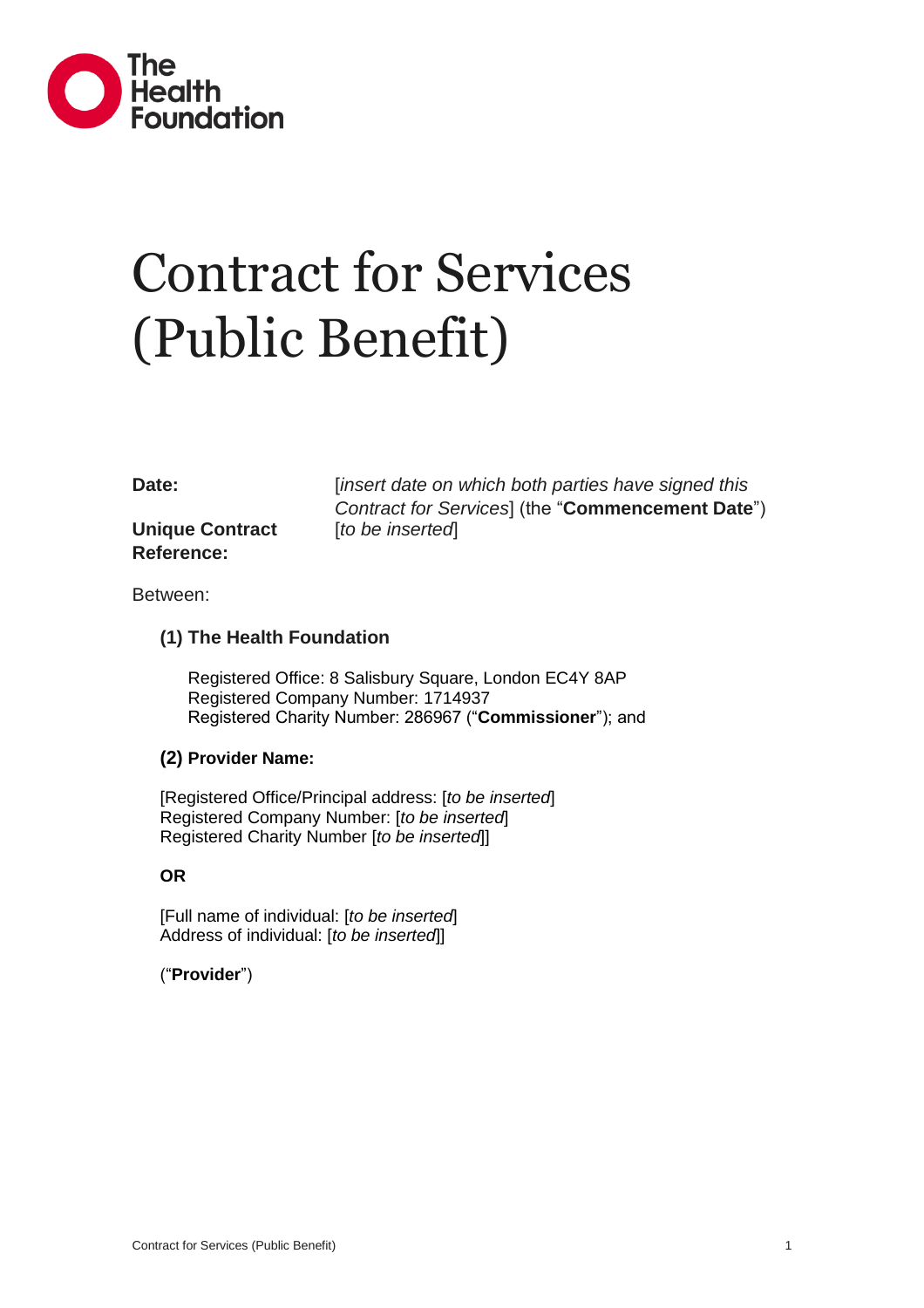The Commissioner and Provider hereby agree as follows:

#### **1.0 Interpretation and Definitions**

The definitions in **[Schedule 1](#page-13-0)** apply to this Contract.

- The Schedules form part of this Contract and shall have effect as if set out in full in the body of this Contract. Any reference to this Contract includes the Schedules.
- A reference to a statute or statutory provision is a reference to it as amended, extended or re-enacted from time to time.
- A reference to this Contract is as amended, waived, amended and/or supplemented from time to time.
- Clause, Schedule and paragraph headings shall not affect the interpretation of this Contract.
- Unless the context otherwise requires, words in the singular shall include the plural and in the plural shall include the singular.
- This Contract shall be binding on, and enure to the benefit of, the parties to this Contract and their respective personal representatives, successors and permitted assigns, and references to any party shall include that party's personal representatives, successors and permitted assigns.
- A reference to **writing** or **written** includes email.
- Any obligation on a party not to do something includes an obligation not to allow that thing to be done.
- Any words following the terms **including**, **include**, **in particular**, **for example** or any similar expression shall be construed as illustrative and shall not limit the sense of the words, description, definition, phrase or term preceding those terms.

#### **2.0 Purpose of Contract**

- 2.1 The Provider confirms that it has the relevant expertise and experience required to deliver the Services.
- 2.2 In reliance on that expertise, the Commissioner wishes to appoint the Provider to provide the Services to it in accordance with this Contract to support the Commissioner's furtherance of its charitable objects (including through public dissemination and, subject to the provisions of [Schedule](#page-20-0) 5 in this respect, applicable commercial exploitation).

#### **3.0 Duration**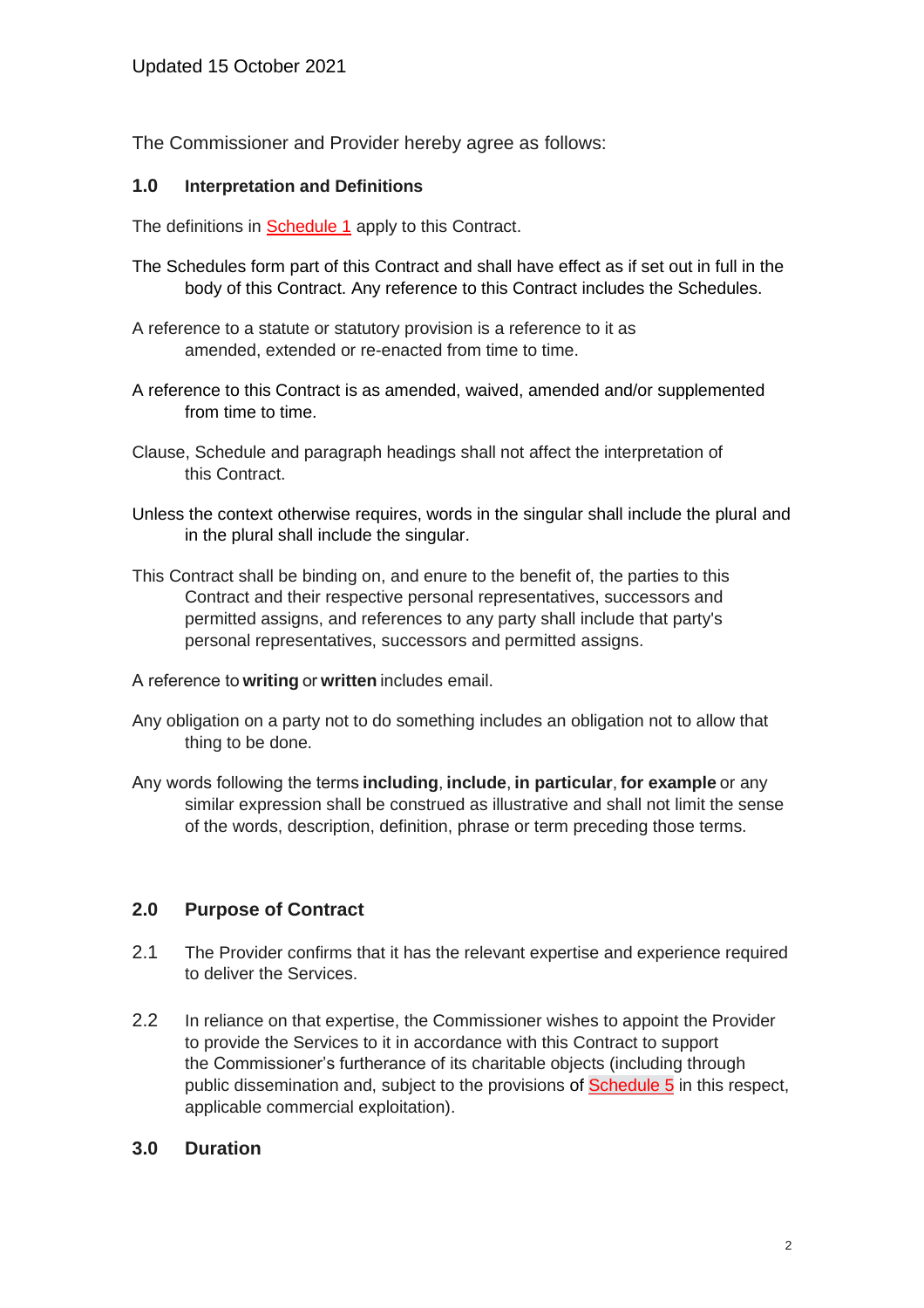- 3.1 This Contract is effective from and including the Commencement Date.
- 3.2 The Contract shall continue for the Contract Period, unless terminated earlier in accordance with Clause 12.0 (Termination) or other application provision of this Contract., this Contract.

#### **4.0 Specification of Services and support obligations**

- 4.1 The Provider shall provide the Services in accordance with the Service Specification and the Timetable set out in [Schedule 2.](#page-17-0)
- 4.2 The Commissioner shall co-operate with the Provider in good faith and where reasonably necessary to assist the Provider's delivery of the Services, including by promptly responding to any reasonable requests of the Provider for further information or instruction, in each case as required to deliver the Services.
- 4.3 **IThe Commissioner may consult with the Provider to arrange for reasonable** peer review(s) and evaluation(s) of the Services in accordance with the Timetable and in each case at a reasonable time and with reasonable notice to the Provider and at the cost of the Commissioner. Such peer review(s) shall be used as an appropriate indicator of the standards of delivery for the Services and the Provider shall, in accordance with the Timetable, reasonably reflect peer review and evaluation comments in final amendments to the final Deliverables, as reasonably requested by the Commissioner.]

#### **5.0 Provider's responsibilities**

- 5.1 The Provider shall provide the Services and complete the Project:
	- 5.1.1 with the diligence, care, skill, application and precision to be reasonably expected of a competent provider of Services in relation to projects such as the Project;
	- 5.1.2 efficiently with the optimum use of resources so as to provide the Services at the lowest reasonably obtainable overall cost;
	- 5.1.3 to the extent that the Commissioner obtains any Intellectual Property Rights in relation to the Project, in a way which does not do anything which could be prejudicial to the Commissioner's goodwill, image, reputation or such Intellectual Property Rights (in the Commissioner's view, acting reasonably);
	- 5.1.4 in accordance with all legal and regulatory requirements, approvals and codes of practice applicable to the Services (including but not limited to all legal and regulatory obligations relating to health and safety, insurance, employment, clinical practice and confidentiality;
	- 5.1.5 whilst obtaining and maintaining all relevant consents, authorisations and approvals required to provide the Services, including but not limited to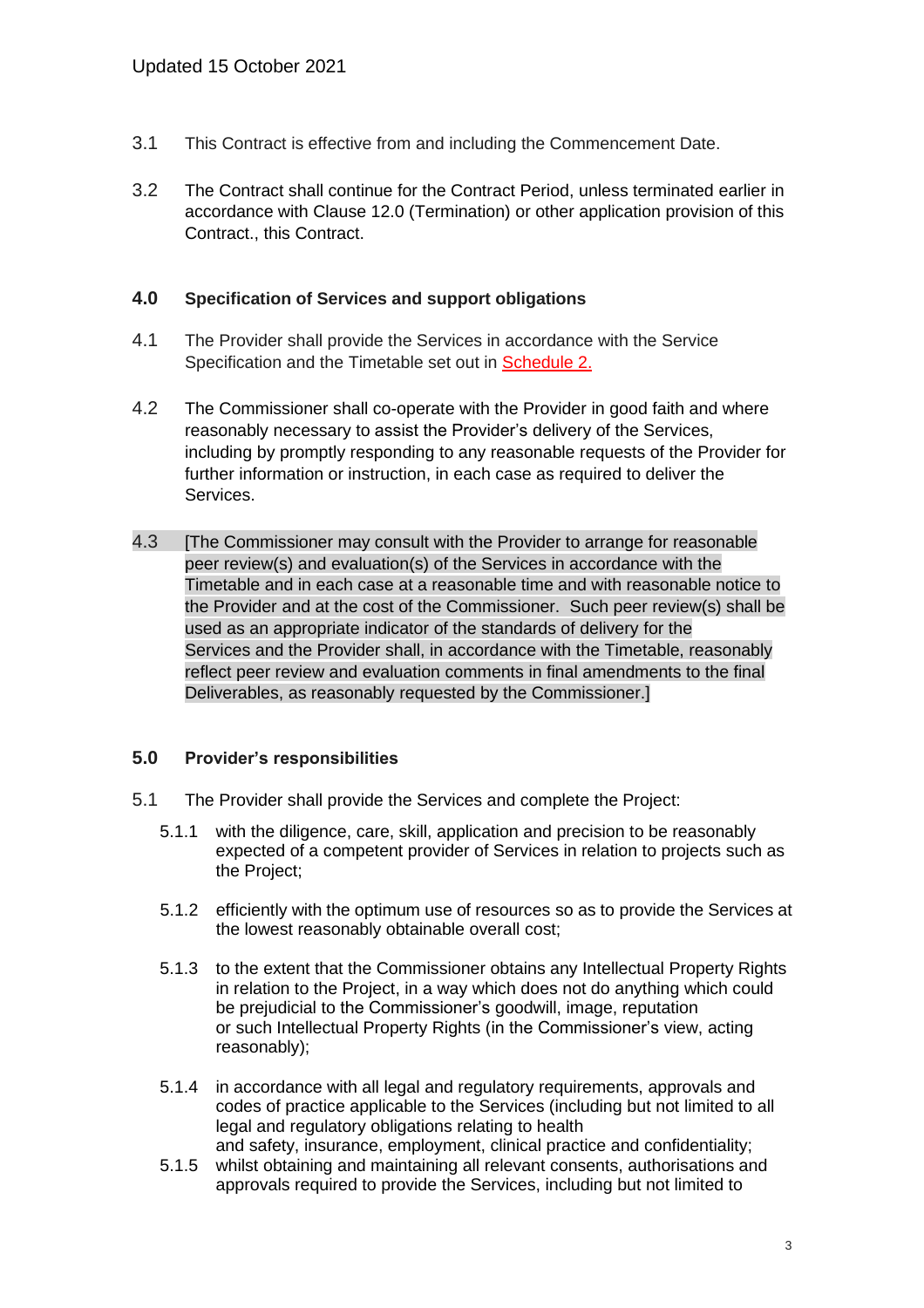(where applicable) Medicines and Health Products Regulatory Agency approval for health software applications, and ethical approval and standards of research;

- 5.1.6 in compliance with the provisions and obligations contained in the Data Protection Legislation, including as set out in **[Schedule 8](#page-23-0)** and in accordance with all policies and procedures of the Provider in terms reasonably satisfactory to the Commissioner;
- 5.1.7 if applicable, utilising a team led by specified personnel as set out in Schedule 2 (subject to variation by the Parties by further written agreement) and otherwise engaging sufficient and appropriately qualified, skilled and experienced personnel to deliver the Services; and
- 5.1.8 in accordance with the policies and procedures of the Provider.

#### **6.0 Right of substitution**

- 6.1 The Provider may appoint one or more suitably qualified and skilled substitutes of equivalent expertise to perform the Services.
- 6.2 The Provider acknowledges the Commissioner has the right to refuse to accept the substitute if, in the reasonable view of the Commissioner having regard to the specification, the substitute has insufficient qualifications or expertise.
- 6.3 Where substitution occurs, the other terms and conditions of this contract, and in particular (but not limited to) the specified fees, will remain unchanged, unless otherwise agreed by both parties in writing. For the avoidance of doubt, the Provider shall be responsible for the payments and expenses of any substitute.
- 6.4 It is also agreed that the Provider will be liable for all acts and/or omissions of any substitute(s) provided.

#### **7.0 Payment for the Services**

- 7.1 In consideration for the Provider's provision of the Services, the Commissioner will pay to the Provider the Price set out in, and on the Payment Terms specified in, [Schedule 3.](#page-18-0)
- 7.2 For the avoidance of doubt, the Price is inclusive of all expenses and disbursements, and also inclusive of VAT.

#### **8.0 Relationship management, monitoring and reporting provisions**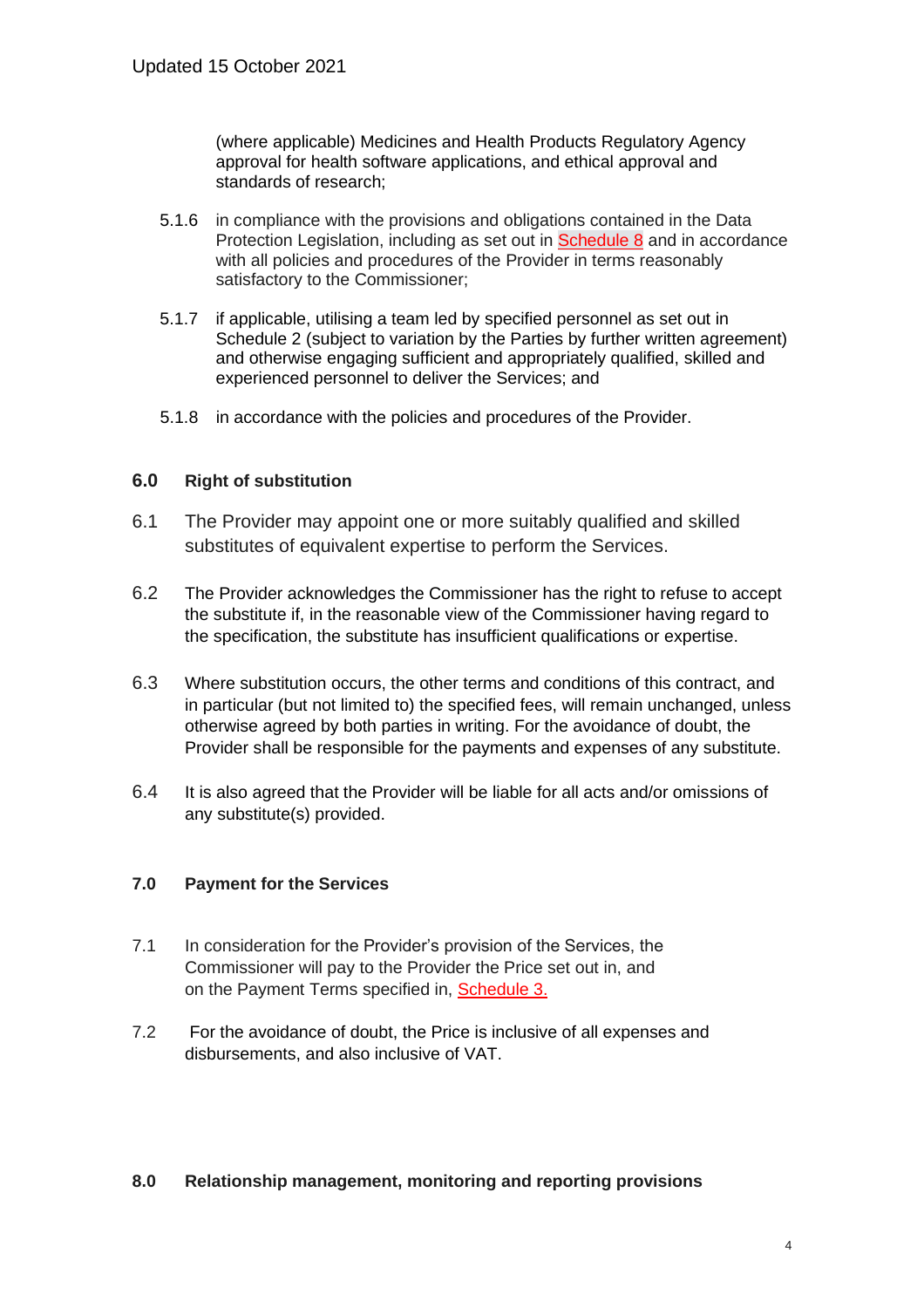#### 8.1 Liaison

- 8.1.1 The Primary Contacts for each party are specified in [Schedule 2](#page-17-0) and may be changed by reasonable written notice to the other party from time to time.
- 8.1.2 The parties shall each use their best efforts to ensure that their Primary Contacts liaise on a regular basis to facilitate the smooth running of the Contract and delivery of the Services and with the intention to identify concerns early enough to prevent disputes arising in relation to the Contract.

#### 8.2 Monitoring

- 8.2.1 The Provider shall allow the Commissioner's Primary Contacts and other notified authorised officers to observe, monitor and inspect delivery of the Services from to time, in each case at any reasonable time on reasonable prior notice.
- 8.3 Maintaining records and reporting
	- 8.3.1 The Provider shall inform the Commissioner promptly, and in any event within 3 Working Days of becoming so aware, of any factor that will, or may, materially affect and/or change the provision of the Services and/or the delivery of the Project.
	- 8.3.2 The Provider shall inform the Commissioner promptly, and in any event within 3 Working Days of becoming so aware, of any potential, or actual, conflict of interest arising in relation to the provision of the Services or the delivery of the Project.
	- 8.3.3 The Provider shall keep and maintain reasonable, full and accurate records of all activities undertaken, data collected, and material produced in relation to the Services and report to the Commissioner in accordance with the Timetable.
	- 8.3.4 The Provider shall ensure that (if applicable) ethical approval for the Project allows the Commissioner to inspect all records and data collected, including recordings and transcripts of interviews with patients and others.
	- 8.3.5 The Provider shall retain all records contemplated by clauses 8.3.3 and 8.3.4. and make them available to the Commissioner and permit the Commissioner to take copies of records at the Commissioner's reasonable request for a period of 6 Years from the end of the Year in which this Contract ends.
	- 8.3.6 The Provider shall provide to the Commissioner, promptly on request, with any other information requested by the Commissioner from time to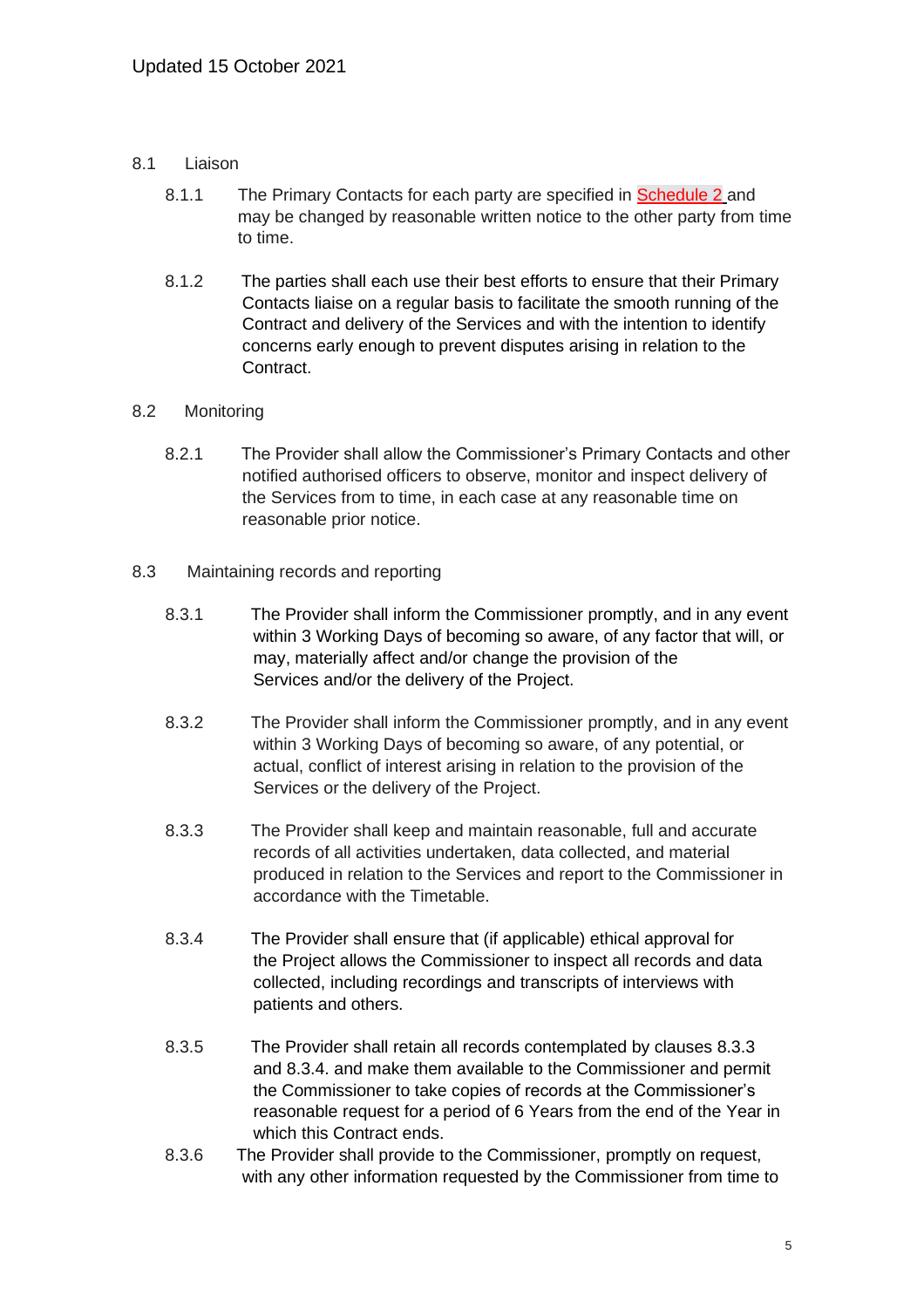time in connection with the Services and/or the Project (including, for the avoidance of doubt, any information requested by the Commissioner's auditors or by law or regulation).

#### **9.0 Publicity and Publications**

- 9.1 No publicity or publications relating to this Contract will be issued by either party without the consent of the other (not to be unreasonably withheld) and no publicity, publications, or disclosure, written or oral, relating to the Project will be issued by the Provider without the written approval of the Commissioner.
- 9.2 The Commissioner may publish final Deliverables as, and in such media as, it considers appropriate.
- 9.3 If the Provider is a university, the Commissioner may publish final Deliverables after the first publication by the Provider. If the Provider does not publish any results or outcomes of the Project within six (6) months from the Project end date, the Commissioner may publish final Deliverables without further discussion with or approval from the Provider.
- 9.4 The Provider's rights to make use of the Deliverables are set out in [Schedule 5.](#page-20-0)

#### **10.0 Communications and branding**

10.1 The Provider shall comply with the communication and branding requirements set out in [Schedule 6.](#page-20-1)

#### **11.0 Dispute Resolution**

11.1 The Dispute Resolution Procedure in [Schedule 4](#page-19-0) shall apply in relation to any disputes in relation to this Contract.

#### **12.0 Termination**

- 12.1 Without affecting any other right or remedy available to it, and subject to clause 19 (*Force Majeure*), either party may terminate this Contract with immediate effect by giving written notice to the other party if the other party:
	- 12.1.1 has acted, or failed to act, in such a way as would constitute a Breach which Breach is irremediable or (if such Breach is remediable) fails to remedy that Breach within a period of 20 Working Days after being notified in writing to do so;
	- 12.1.2 has repeated a Breach, or committed a series of Breaches, in such a manner as to reasonably justify the opinion that its conduct is inconsistent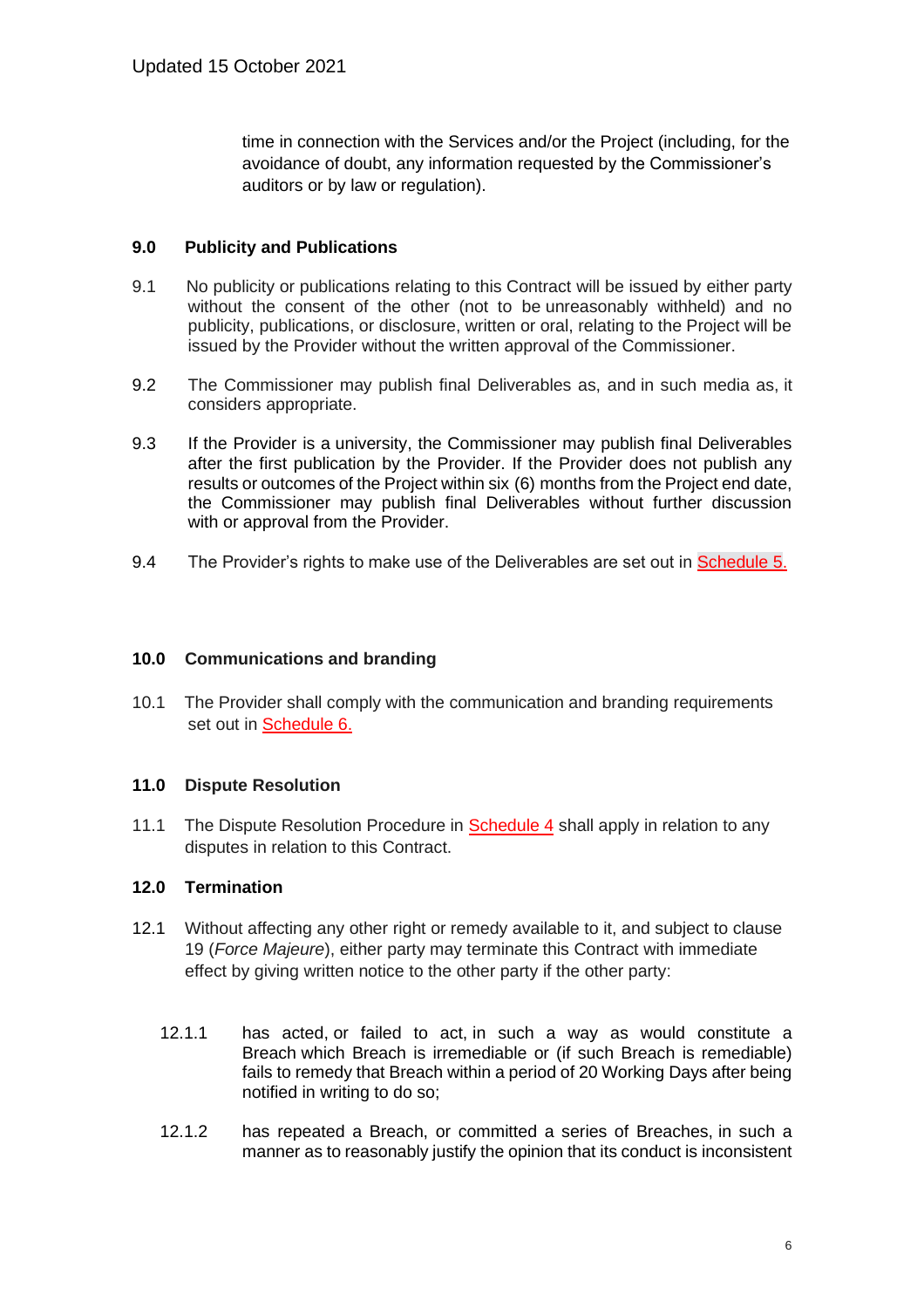with it having the intention or ability to give effect to the terms of this Contract;

- 12.1.3 suffers any Insolvency Event; or
- 12.1.4 suspends or ceases, or threatens to suspend or cease, carrying on all or a substantial part of its business or activities;
- 12.2 The Commissioner may terminate this Contract by giving three months' prior notice in writing delivered to the Primary Contacts.
- 12.3 The Commissioner may suspend all or part of any payments due and payable by it under this Contract upon the occurrence of any termination event (in respect of the Provider) set out in Clause 12.1 above, in each case whilst such termination event is continuing.
- 12.4 The termination of this Contract shall not affect the right of either party that has arisen before termination.
- 12.5 Any provision of this Contract that is expressly, or by implication, intended to have effect after termination shall continue in force for the intended period.

#### **13.0 Obligations on termination and expiry**

- *13.1 On termination or expiry of this Contract the Provider shall:*
	- 13.1.1 within five Working Days deliver the Deliverables (whether or not then complete), and return any materials supplied by the Commissioner to the Provider;
	- 13.1.2 within five Working Days refund any fees paid by the Commissioner in respect of any Services which have not been performed by the Provider by the date of termination or expiry; and
	- 13.1.3 immediately cease to represent/describe itself as a service provider of the Commissioner.

#### **14.0 Representations and Warranties**

- 14.1 The Commissioner represents and warrants that it is duly incorporated and validly existing under the laws of England and Wales.
- 14.2 The Provider represents and warrants that it shall perform its obligations under this Contract in a manner that uses all reasonable endeavours not to infringe, or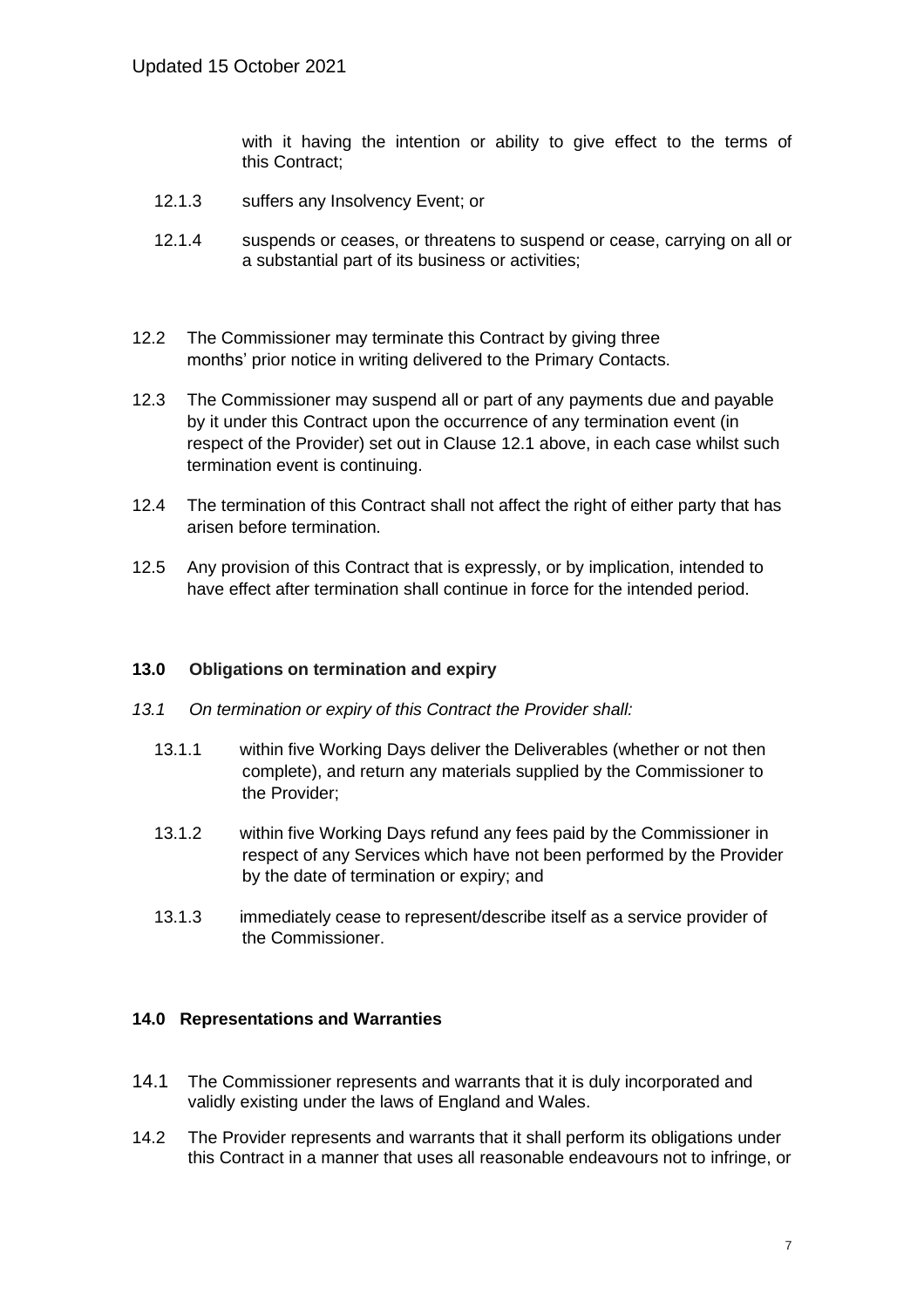constitute an infringement or misappropriation of, any third-party Intellectual Property Rights.

- 14.3 Each party represents and warrants to the other party that:
	- 14.3.1 it has the requisite power and authority to enter into and perform its obligations under this Contract; and
	- 14.3.2 this Contract when executed shall constitute valid, lawful and binding obligations on it, enforceable in accordance with its terms.

#### **15.0 Limitation of Liability**

- 15.1 Nothing in this Contract shall operate to exclude or limit the liability of either Party to the other for fraud, death or personal injury arising out of negligence or any other liability which cannot be excluded or limited by law.
- 15.2 A Party's ("**Party A**") liability to the other Party ("**Party B**") in respect of any indemnity given under this Contract (Including for the avoidance of doubt any obligations of Party A under this Contract relating to data privacy, or any liability of Party A under the Data Protection Legislation) shall be subject to the limitations set out in this Clause 15 and furthermore limited to the aggregate level of insurance coverage of Party A required under Clause 16.2 (*Provider insurance obligations*) (in relation to the Provider) or the existing levels of insurance coverage generally (in relation to the Commissioner).
- 15.3 Without prejudice to clauses 15.1, 15.2 and 15.4, neither Party shall be liable to the other Party for:
	- 15.3.1 any business opportunities or damage to goodwill (whether direct or indirect); or
	- 15.3.2 any indirect or consequential loss or damage, in each case arising under or in relation to this Contract, even if the first Party was aware of the possibility that such loss or damage might be incurred by the other Party.

in each case arising under or in relation to this Contract, even if the first Party was aware of the possibility that such loss or damage might be incurred by the other Party.

- 15.4 Subject to clauses 15.1 to 15.3 (inclusive), Party B shall be entitled (without limitation) to recover from Party A in full the following costs or losses incurred by Party B to the extent that they arise as a result of any act or omission of Party A in breach of its obligations under this Contract or the Data Protection Laws (each a "**Party A Default**"):
	- 15.4.1 any additional operational and/or administrative costs and expenses incurred by Party B, including costs relating to time spent by or on behalf of Party B in dealing with the consequences of the Party A Default;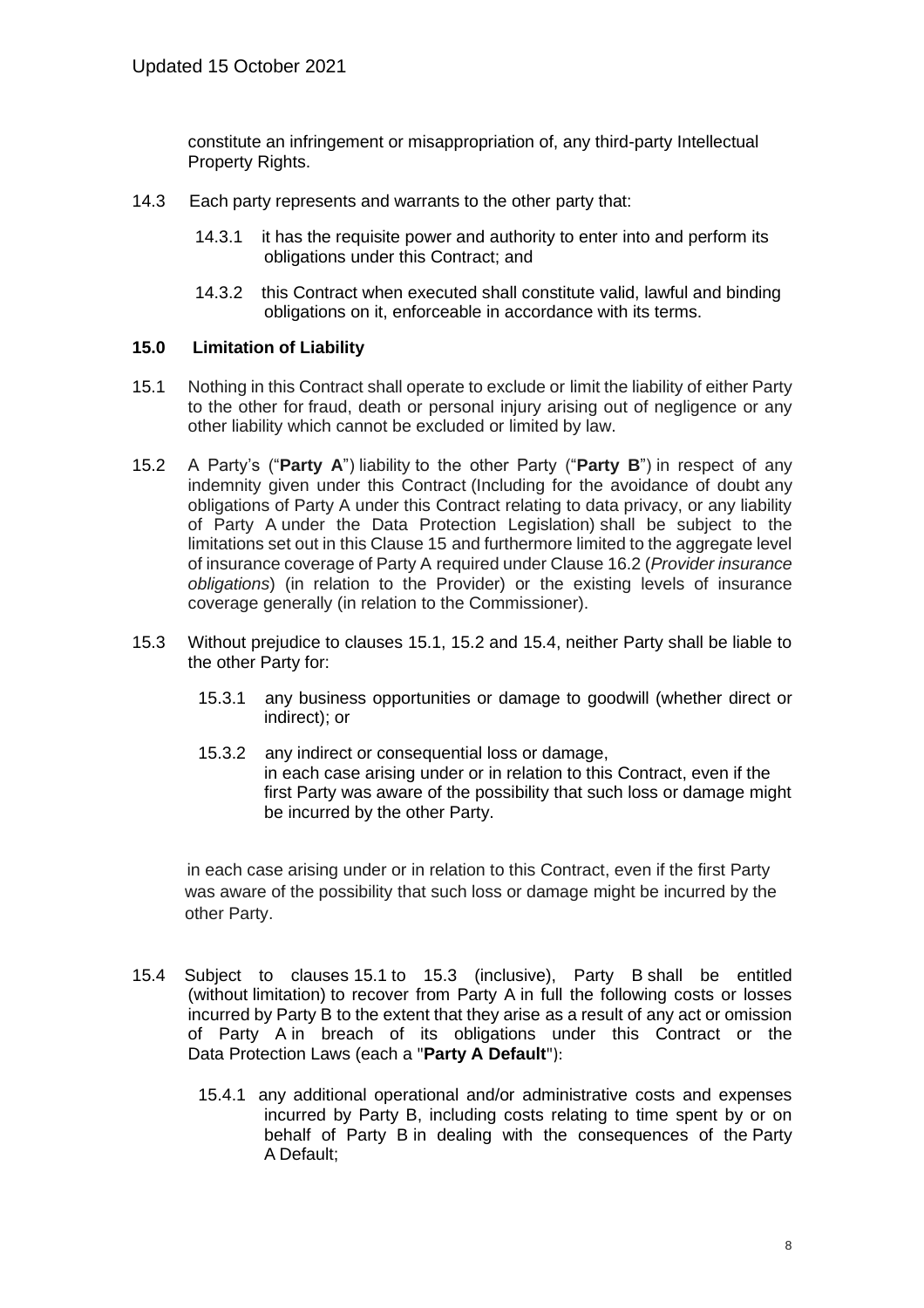- 15.4.2 any wasted expenditure or charges rendered unnecessary; and/or
- 15.4.3 any fine, penalty or court judgment incurred by Party B and any related legal costs incurred by Party B.

#### **16. Protective provisions**

- *16.1 Status of Provider*
	- 16.1.1 For the avoidance of doubt, any individual Provider is an independent contractor and is not an employee of the Commissioner and must not represent him/herself as such. Any individual Provider is responsible for the payment of national insurance contributions, personal tax and social security payments due in respect of any sum paid to an individual Provider under this Contract. Sums paid to individual Providers will be paid without deduction of tax.

#### *16.2 Provider insurance obligations*

- 16.2.1 During the term of this Contract (and for a period of 6 years after the expiry or termination of this Contract), the Provider shall take out and maintain in force, with a reputable insurer, policies of insurance reasonably appropriate to activities required to deliver the Services.
- 16.2.2 At a minimum, this shall include public liability insurance and professional liability / indemnity (which includes sufficient coverage in relation to data privacy), in each case for the following minimum amounts:
	- Self-employed/sole trader £1million
	- Limited company/public body £5million
- 16.2.3 On the Commissioner's reasonable request, the Provider shall provide the Commissioner with copies of the insurance policies and appropriate evidence that they are in force.

#### *16.3 Assignment and sub-contracting*

- 16.3.1 This Contract is particular to the Provider and the Provider may not assign the benefit or obligations under this Contract without the prior written consent of the Commissioner.
- 16.3.2 The Provider may only sub-contract performance of its obligations under this Contract to sub-contractors if agreed in writing by the Commissioner.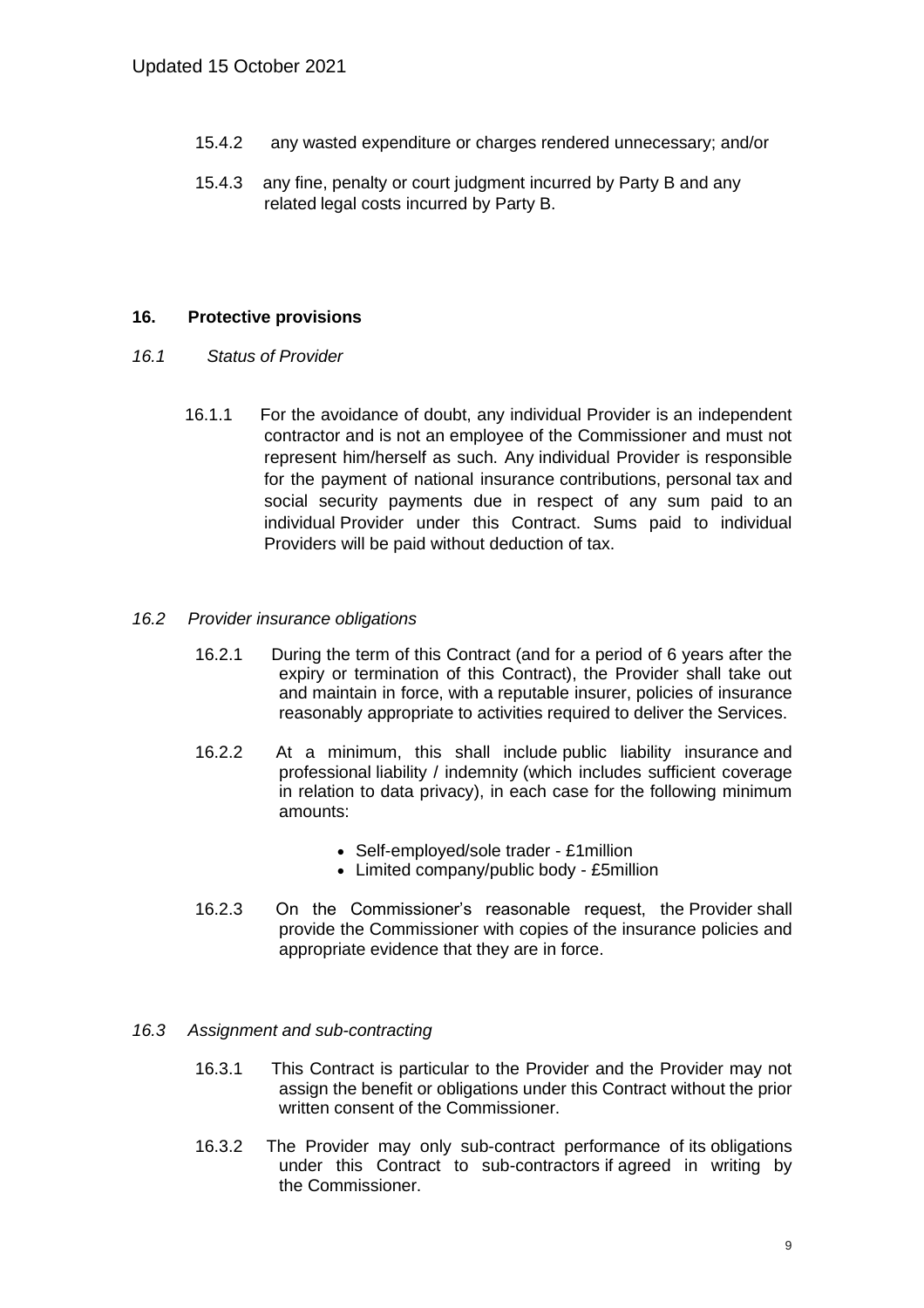16.3.3 Clauses 16.3.1 and 16.3.2 shall survive termination of this Contract.

#### *16.4 Confidential Information*

- 16.4.1 Each party undertakes that it shall not at any time disclose to any person any Confidential Information concerning the business, affairs, customers, clients or suppliers of the other party or, if applicable, of any member of the group of companies to which the other party belongs, except as permitted by clause 16.4.2.
- 16.4.2 Each party may disclose the other party's Confidential Information:

a. to its employees, officers, representatives, contractors, subcontractors or advisers who need to know such information for the purposes of exercising the party's rights or carrying out its obligations under or in connection with this Contract. Each party shall ensure that its employees, employees, officers, representatives, contractors, subcontractors or advisers to whom it discloses the other party's Confidential Information comply with this clause 16.4; and

b. as may be required by law, a court of competent jurisdiction or any governmental or regulatory authority. If a party is subject to any such disclosure provision, the other will reasonably co-operate with any relevant notified obligation, subject to any contrary obligation of confidentiality upon that party.

16.4.3 Clauses 16.4.1 to 16.4.2 shall survive termination of this Contract.

#### **17.0 Intellectual Property Rights**

17.1 The provisions of [Schedule 5](#page-20-0) shall apply in relation to Intellectual Property Rights and the commercial exploitation of Intellectual Property Rights generated in connection with the Services.

#### **18. Indemnity**

- 18.1 Subject to clause 15 (Limitation of Liability), the Provider indemnifies the Commissioner against all loss and costs caused by any breach of this Contract by the Provider and/or any third-party claim alleging breach of Intellectual Property Rights, or data protection, or confidentiality obligations, arising from the Commissioner's reliance on the Provider.
- 18.2 Clause 18.1 shall survive termination of this Contract.

#### **19. Standard clauses**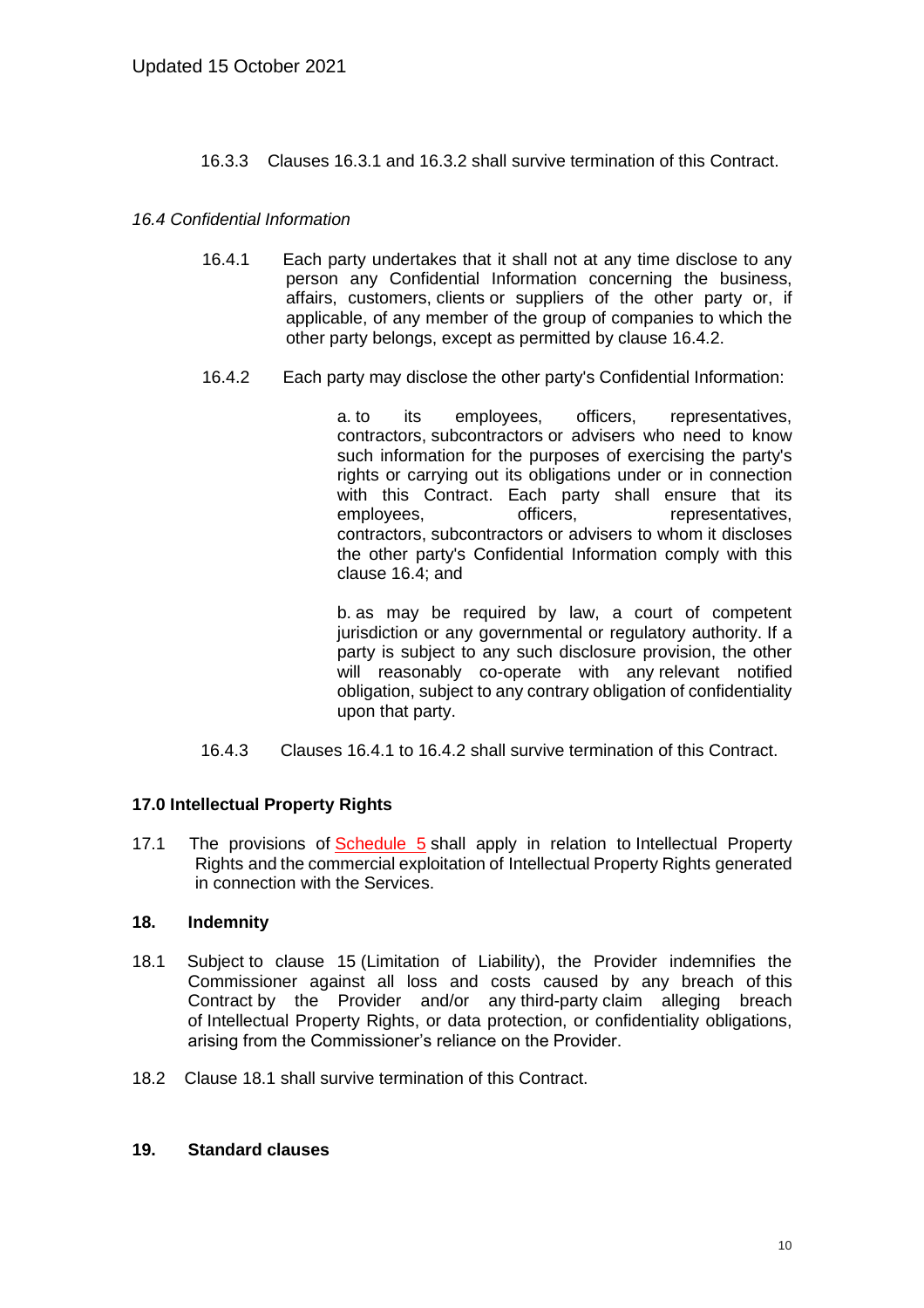#### *19.1 Force Majeure*

- 19.1.1 Neither party shall be liable for any delay in performing any of its obligations under this Contract if such delay is caused by a Force Majeure Event.
- 19.1.2 A party experiencing a Force Majeure Event shall give the other party full particulars of the circumstances of the Force Majeure Event in writing promptly and use all reasonable endeavours to mitigate the effect of the Force Majeure Event on its ability to perform its obligations under this Contract and to resume performance as soon as possible.
- 19.1.3 If the Force Majeure Event prevents, hinders or delays a party's performance of its obligations under this Contract for a continuous period of more than 8 weeks, the party not affected by the Force Majeure Event may terminate this Contract by giving 2 weeks' written notice to the affected party.

#### *19.2 Notices*

- *19.1.4* Any notice to be given by either party to the other under or in connection with this Contract shall be in writing and shall be:
	- a. delivered by hand or by first-class recorded delivery to the address of the other party as set out in the heading to this Contract, or as otherwise notified in writing, or by transmission; or
	- b. sent by e-mail, with due transmission receipt, to an e-mail address notified in writing for the purpose.
- 19.1.5 Any personally delivered or e-mailed notice shall be deemed received on the day it was delivered or sent, if it was delivered or sent on a Working Day before 5.00pm and otherwise on the next Working Day.
- 19.1.6 Any posted notice shall be deemed received on the second Working Day after posting.

#### *19.2 Non-Waiver*

- 19.1.7 Any failure or delay by either party in enforcing the provisions of this Contract shall not affect the rights of that party, nor shall any waiver of rights in respect of any Breach operate as a waiver of any rights in respect of any other Breach.
- 19.1.8 No right, power or remedy under this Contract is exclusive of any other available right, power or remedy and each such right, power or remedy may be cumulative.
- *19.3 Severability*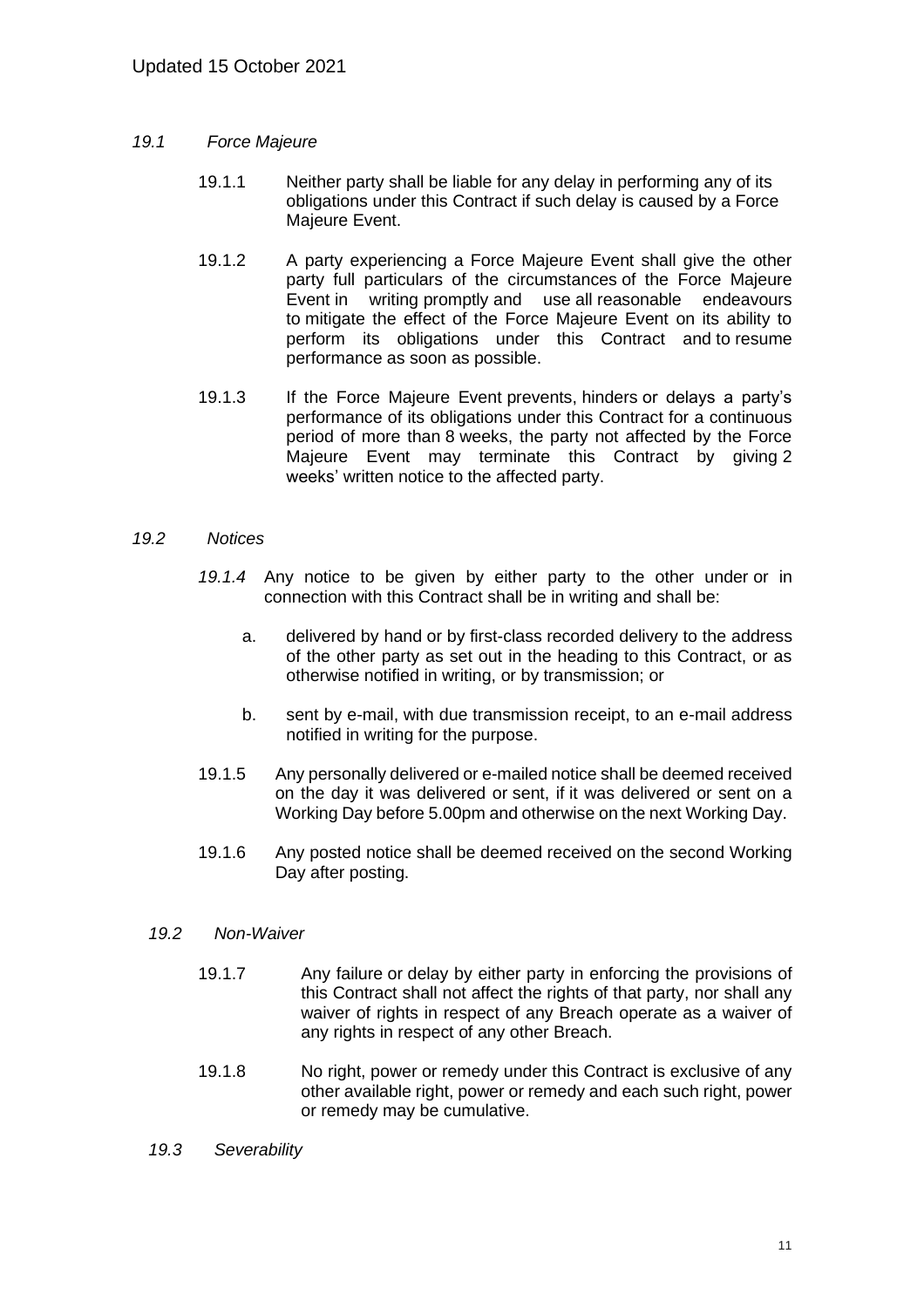- 9.1.9 If one or more of the provisions of this Contract are or become to any extent invalid or unenforceable under any applicable law then the remainder of this Contract shall continue in full force and effect.
- 9.1.10 If this happens then both parties shall negotiate in good faith to amend the provision concerned in such a way that as amended, it is valid and enforceable and, to the maximum extent possible, meets the original intention of the parties.
- *19.4 Agency, Partnership and Joint Venture*
	- 19.1.11 This Contract is not intended to nor shall it create any agency, partnership or joint venture.
	- 19.1.12 Neither party shall hold itself out as being entitled to represent or bind the other in any way.
- *19.5 Third Party Rights*
	- 19.1.13 This Contract does not and is not intended to provide any third party with any rights under the Contracts (Rights of Third Parties) Act 1999 or otherwise.

#### *19.6 Extent of Contract*

- 19.1.14 This Contract is the exclusive statement of the agreement between the parties in relation to the Services. It supersedes all previous communications, representations, understandings arrangements and agreements between them in relation to the Services.
- 19.1.15 Neither party has relied on (and waives any right to make any claim in respect of) any representation, understanding arrangement, understanding or agreement not expressly set out in this Contract, including any provision in a tender not confirmed in this Contract.

#### *19.7 Secure Data Environment*

19.1.16 [Schedule 7](#page-21-0) shall apply where any usage is made of the Commissioner's Secure Data Environment.

#### *19.8 Variation*

19.1.17 No variation to or waiver to this Contract is effective unless agreed in writing signed on behalf of both parties.

#### *19.9 Costs and Expenses*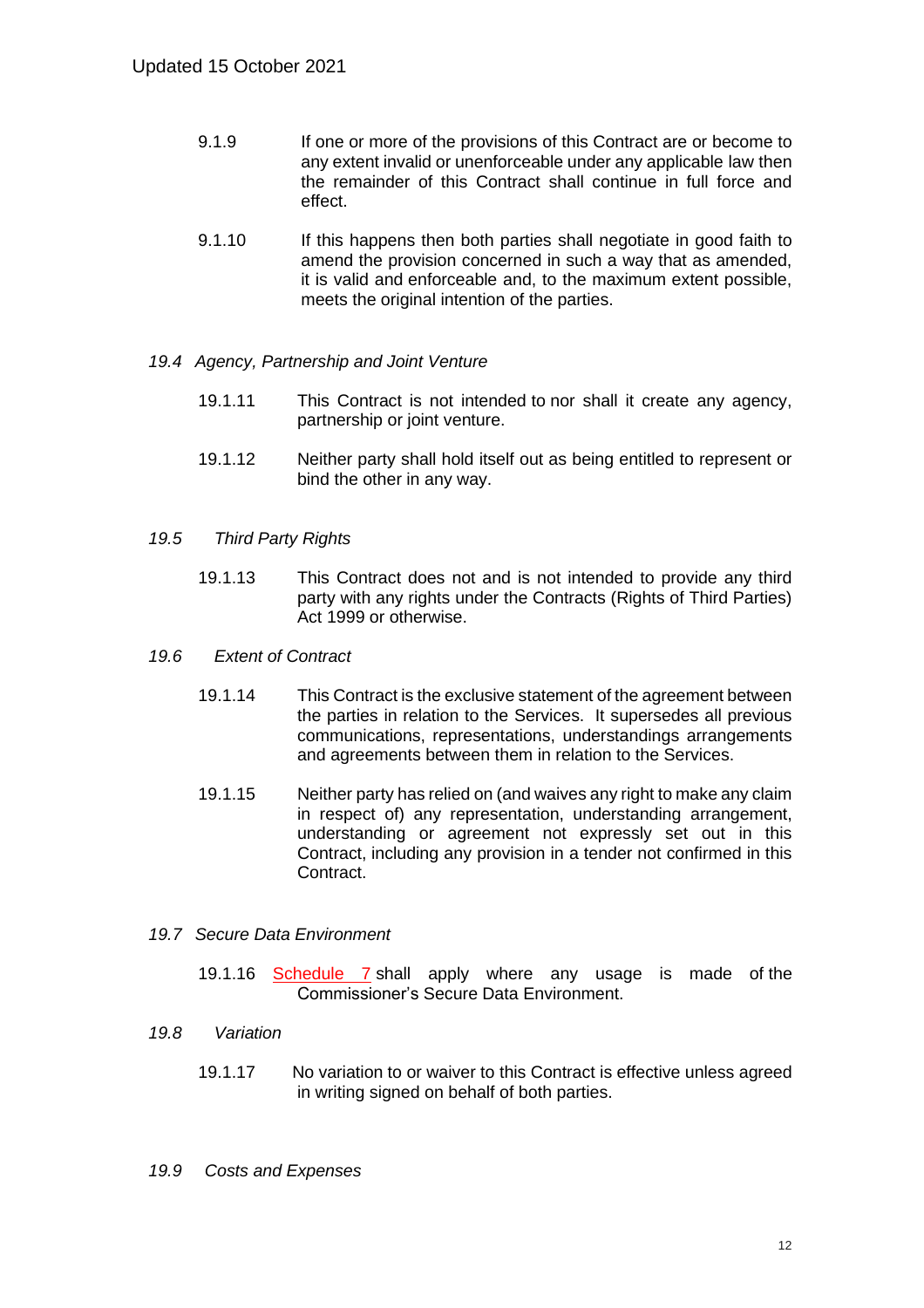19.1.18 Each party shall (except as expressly provided or otherwise mutually agreed) bear its own costs and expenses in connection with the preparation, negotiation, and execution of this Contract.

#### *19.10 Governing Law*

19.1.19 This Contract is governed by and shall be construed in accordance with the laws of England and Wales and the parties submit to the exclusive jurisdiction of the Courts of England and Wales.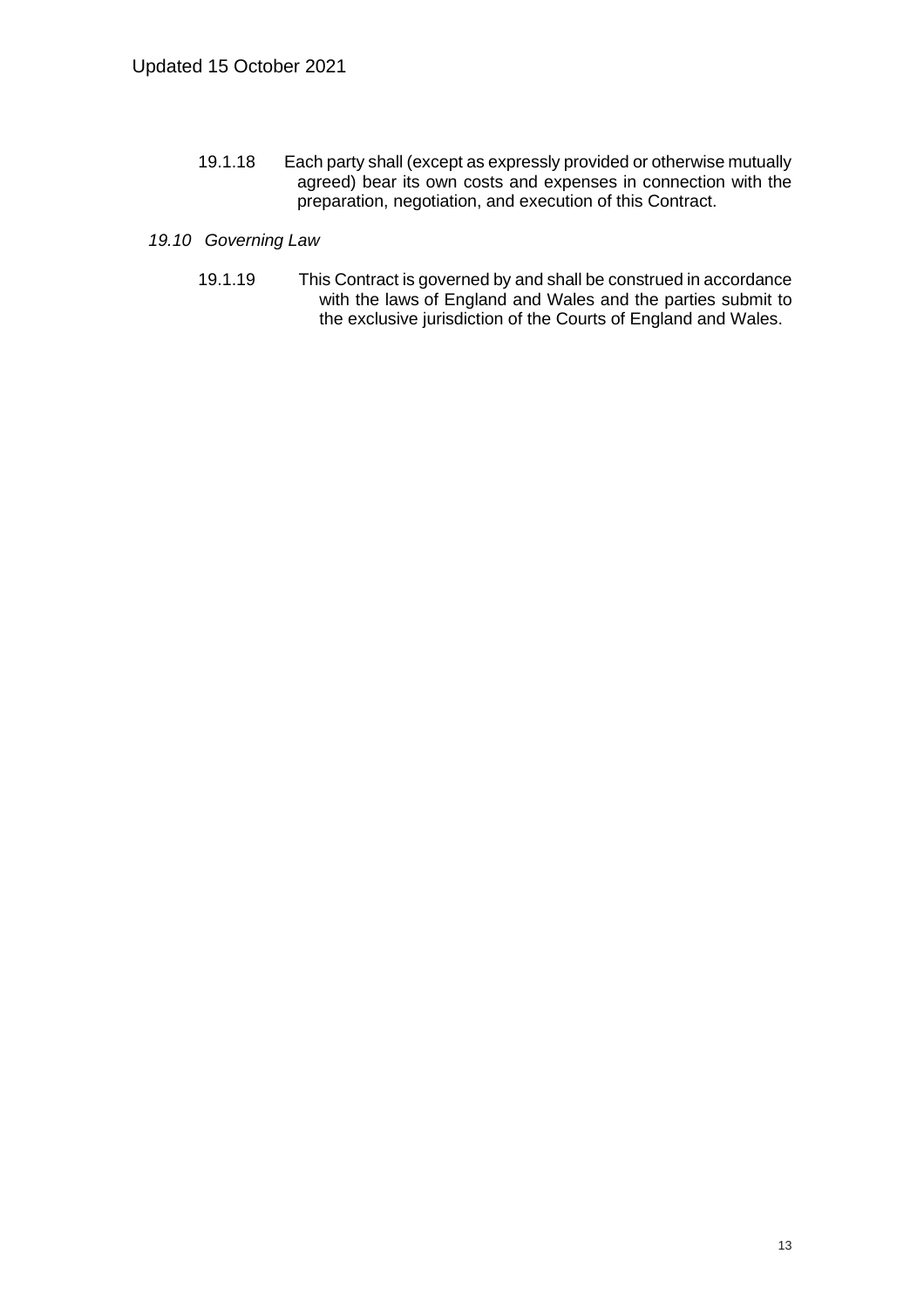## <span id="page-13-0"></span>Definitions applicable in this Contract

In this Contract the following terms have the following meanings:

| "Breach"                      | a failure by a party to fulfil its obligations under<br>this Contract:                                                                                                                                                                                                                                                                                                                                                                                                                                                                                                                                                                                                                                                                        |
|-------------------------------|-----------------------------------------------------------------------------------------------------------------------------------------------------------------------------------------------------------------------------------------------------------------------------------------------------------------------------------------------------------------------------------------------------------------------------------------------------------------------------------------------------------------------------------------------------------------------------------------------------------------------------------------------------------------------------------------------------------------------------------------------|
| "Commencement Date"           | the date both parties have signed this<br>Contract;                                                                                                                                                                                                                                                                                                                                                                                                                                                                                                                                                                                                                                                                                           |
| "Confidential Information"    | any information of a confidential nature<br>(whether specifically marked as such or<br>otherwise) obtained under, or relating to this<br>Contract but not including information:<br>in the public domain (otherwise than<br>by Breach);<br>the lawful<br>possession of the<br>in<br>$\bullet$<br>receiving party before the date of this<br>Contract (other than through liaison<br>between the parties in anticipation of<br>this Contract);<br>obtained from a third party free to<br>divulge it;<br>required to be disclosed by a court or<br>other competent authority; or<br>properly disclosed on a confidential<br>basis to staff, agents or professional<br>advisers of the respective parties, for<br>the purposes of this Contract. |
| "Contract Period"             | as specified in <b>Schedule 2;</b>                                                                                                                                                                                                                                                                                                                                                                                                                                                                                                                                                                                                                                                                                                            |
| "Data Protection Legislation" | as applicable:                                                                                                                                                                                                                                                                                                                                                                                                                                                                                                                                                                                                                                                                                                                                |
|                               | the UKGDPR and any related<br>legislation which applies in the<br>UK, including (without being<br>limited to) the Data Protection Act<br>2018;<br>and<br>Electronic<br>the<br>Privacy<br>Communications (EC Directive)<br>Regulations (2003) and<br>any<br>successor or related legislation;<br>and/or                                                                                                                                                                                                                                                                                                                                                                                                                                        |
|                               | all other applicable laws and regulations<br>relating to the processing of data and/or                                                                                                                                                                                                                                                                                                                                                                                                                                                                                                                                                                                                                                                        |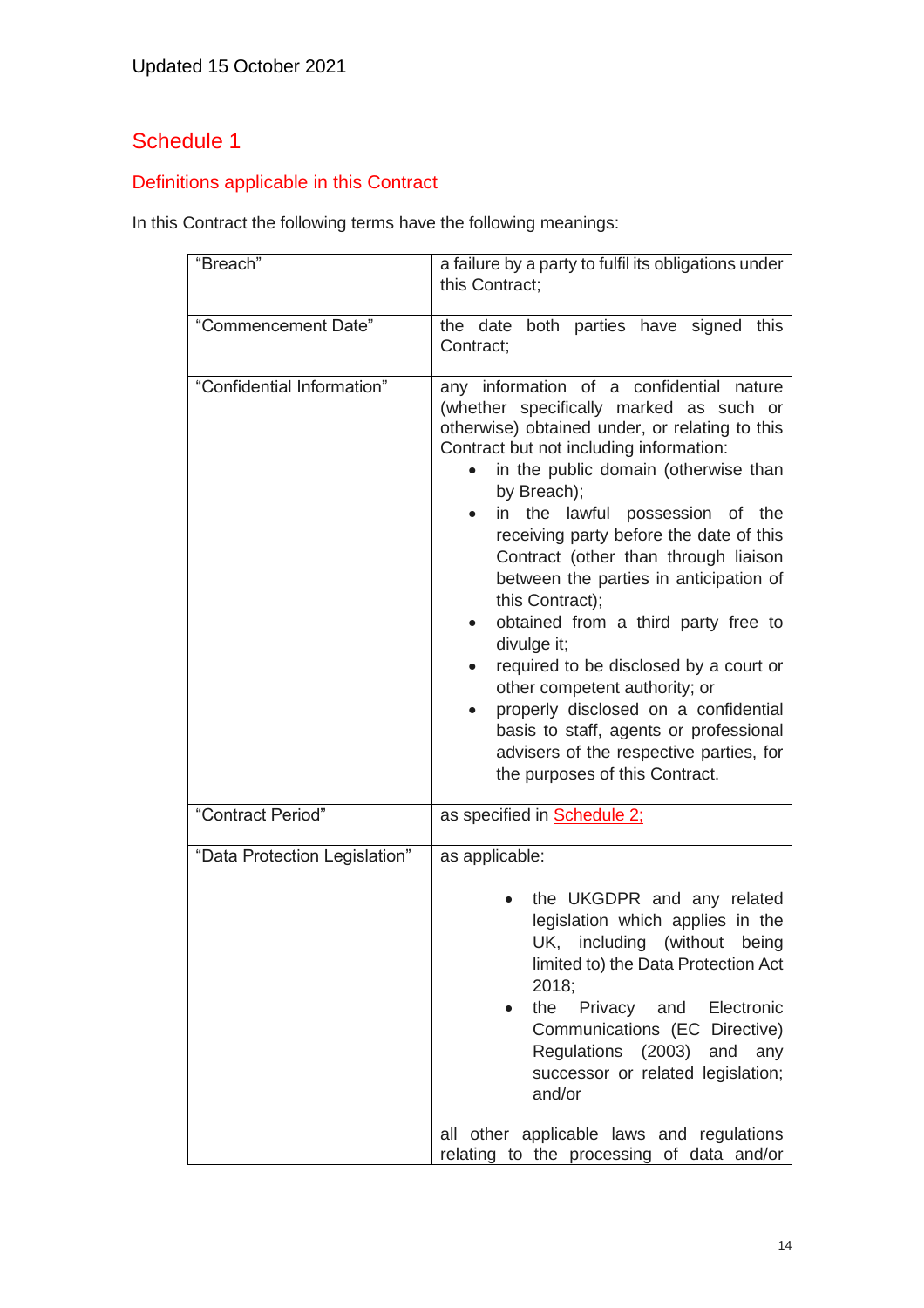|                        | governing individuals' rights to data privacy;<br>including statutory instruments;                                                                                                                                                                                                                                                                                                                                                                                                                                                                                                                                                                                                                                                                                                                                                                                                                                                                                                                                                                                                                                                                                                                                                                                       |  |  |
|------------------------|--------------------------------------------------------------------------------------------------------------------------------------------------------------------------------------------------------------------------------------------------------------------------------------------------------------------------------------------------------------------------------------------------------------------------------------------------------------------------------------------------------------------------------------------------------------------------------------------------------------------------------------------------------------------------------------------------------------------------------------------------------------------------------------------------------------------------------------------------------------------------------------------------------------------------------------------------------------------------------------------------------------------------------------------------------------------------------------------------------------------------------------------------------------------------------------------------------------------------------------------------------------------------|--|--|
| "Deliverables"         | any outputs of the Services to be delivered<br>by the Provider to the Commissioner as<br>specified in <b>Schedule 2;</b>                                                                                                                                                                                                                                                                                                                                                                                                                                                                                                                                                                                                                                                                                                                                                                                                                                                                                                                                                                                                                                                                                                                                                 |  |  |
| "Employer's Liability" | insurance that can pay the compensation<br>amount and legal costs if an employee claims<br>compensation from their employer for a work-<br>related illness or injury;                                                                                                                                                                                                                                                                                                                                                                                                                                                                                                                                                                                                                                                                                                                                                                                                                                                                                                                                                                                                                                                                                                    |  |  |
| "Force Majeure Event"  | any circumstance not within a<br>party's<br>without<br>reasonable<br>including,<br>control<br>limitation:<br>God, flood,<br>of l<br>drought,<br>acts<br>earthquake or other natural disaster;<br>epidemic or pandemic;<br>terrorist<br>attack, civil<br>war,<br>civil<br>commotion or riots, war, threat of or<br>preparation for war, armed conflict,<br>imposition of sanctions, embargo, or<br>breaking off of diplomatic relations;<br>nuclear,<br>chemical<br>biological<br>or<br>$\bullet$<br>contamination or sonic boom;<br>any law or any action taken by a<br>government<br>public<br>authority,<br>or<br>including without limitation imposing<br>an export or import restriction, quota<br>or prohibition, or failing to grant a<br>necessary licence or consent;<br>collapse of buildings, fire, explosion or<br>accident;<br>any labour or trade dispute, strikes,<br>industrial action or lockouts (other<br>than in each case by the party seeking<br>to rely on this clause, or companies in<br>the same group as that party);<br>non-performance<br>by suppliers<br>or<br>subcontractors<br>(other<br>than<br>by<br>companies in the same group as the<br>party seeking to rely on this clause);<br>and<br>interruption or failure of utility service. |  |  |
| "Insolvency Event"     | the calling of any meeting of a party's<br>creditors; the appointment of any receiver,<br>administrator, or administrative receiver over<br>all or any part of its assets or undertaking; the                                                                                                                                                                                                                                                                                                                                                                                                                                                                                                                                                                                                                                                                                                                                                                                                                                                                                                                                                                                                                                                                            |  |  |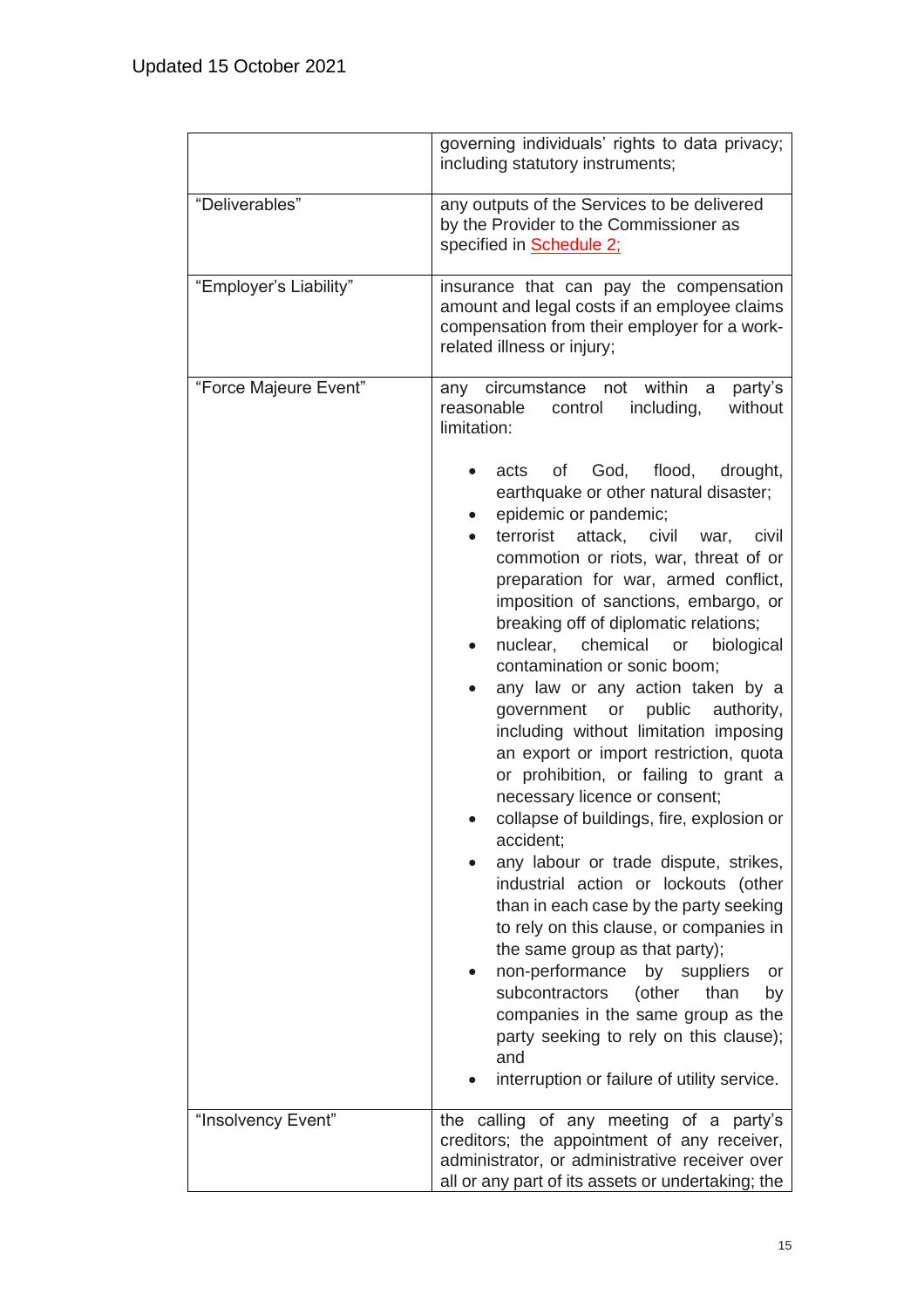|                                       | suspension or cessation of its business; any<br>threat to suspend or cease its business; the<br>making of a winding-up order; the convening<br>of a meeting to pass a winding-up resolution;<br>or it entering into liquidation;                                                                        |
|---------------------------------------|---------------------------------------------------------------------------------------------------------------------------------------------------------------------------------------------------------------------------------------------------------------------------------------------------------|
| "Intellectual Property Rights"        | all trademarks, business names, domain<br>names, patents, copyrights and design rights<br>(whether registered or<br>not)<br>and<br>all<br>applications for any of the foregoing and all<br>rights of confidence and know-how however<br>arising for their full term and any renewals and<br>extensions; |
| "Payment Dates"                       | the Payment Dates specified in <b>Schedule 3:</b>                                                                                                                                                                                                                                                       |
| "Price"                               | the price for the Services specified in<br>Schedule 2:                                                                                                                                                                                                                                                  |
| "Primary Contacts"                    | individuals appointed<br>the<br>the<br>by<br>Commissioner and the Provider to primarily<br>represent them under this Contract; the initial<br>Primary Contacts are specified in Schedule 2;                                                                                                             |
| Professional liability /<br>indemnity | Professional liability / indemnity is one<br>insurance class and covers the protection of<br>professionals against making errors<br>and<br>omissions as part of their work and also<br>insures them against legal defence costs and<br>other costs.                                                     |
| Public liability                      | Insurance covering liability exposures for<br>individuals and business<br>owners<br>which<br>provides broad coverage, generally including<br>all exposures for property damage and bodily<br>injury.                                                                                                    |
| "Records"                             | the records which the Provider is required to<br>maintain and provide to the Commissioner<br>under this Contract;                                                                                                                                                                                       |
| "Project"                             | a proposed or ongoing set of tasks, as<br>specified in any Invitation to Tender and<br>Tender leading to this Contract and as<br>described in this Contract Schedule 2;                                                                                                                                 |
| "Services"                            | the services to be provided by the Provider in<br>relation to the Project;                                                                                                                                                                                                                              |
| "Timetable"                           | the timetable for delivery of the Services as<br>specified in <b>Schedule 2;</b>                                                                                                                                                                                                                        |
| "Work"                                | as defined in <b>Schedule 5:</b>                                                                                                                                                                                                                                                                        |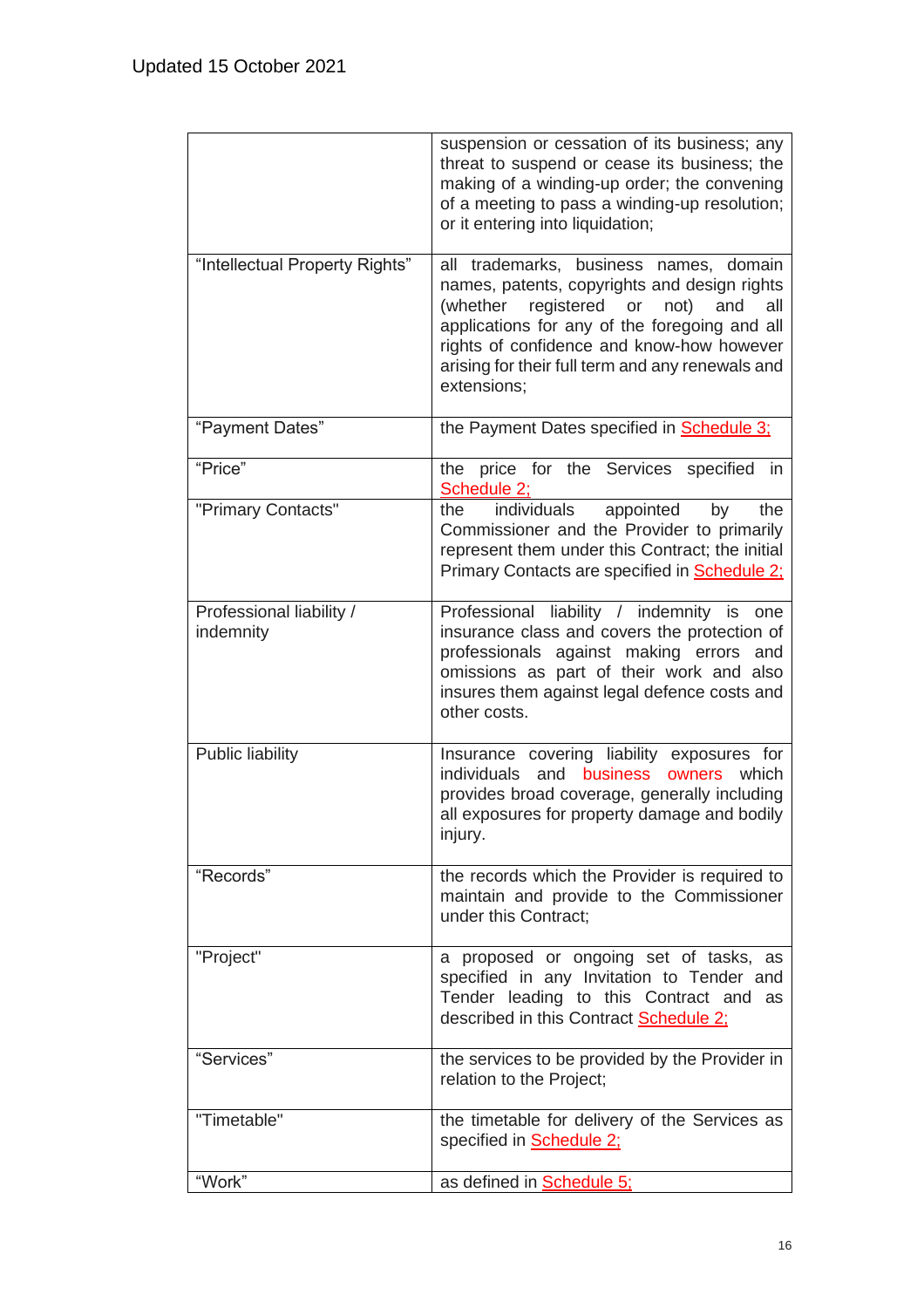| "Work IP Rights" | as defined in Schedule 5;                                                                              |  |
|------------------|--------------------------------------------------------------------------------------------------------|--|
| "Working Days"   | Monday to Friday inclusive but excluding bank<br>holidays and public holidays in England and<br>Wales: |  |
| "Year"           | from the date and from<br>each<br>vear<br>а<br>anniversary date of this Contract.                      |  |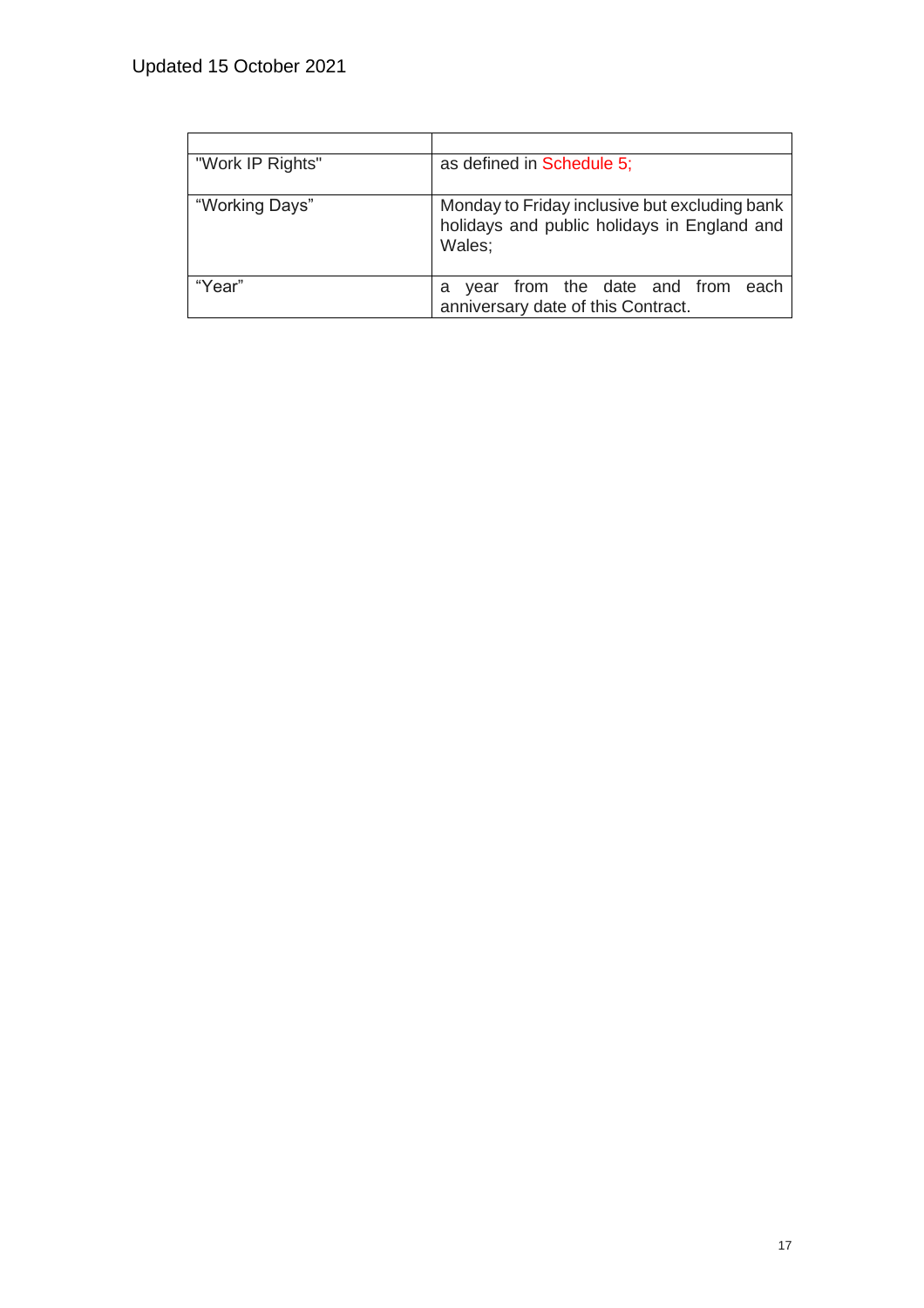### <span id="page-17-0"></span>Service Specification

- 1.0 Description of the Services:
- 2.0 Contract Period: From the Commencement Date to [ ].
- 3.0 Delivery Timetable:
- 4.0 Liaison/meeting/review requirements:
- 5.0 Primary Contacts:
- 5.1 For Commissioner: [contact details]
- 5.2 For Provider: [contact details]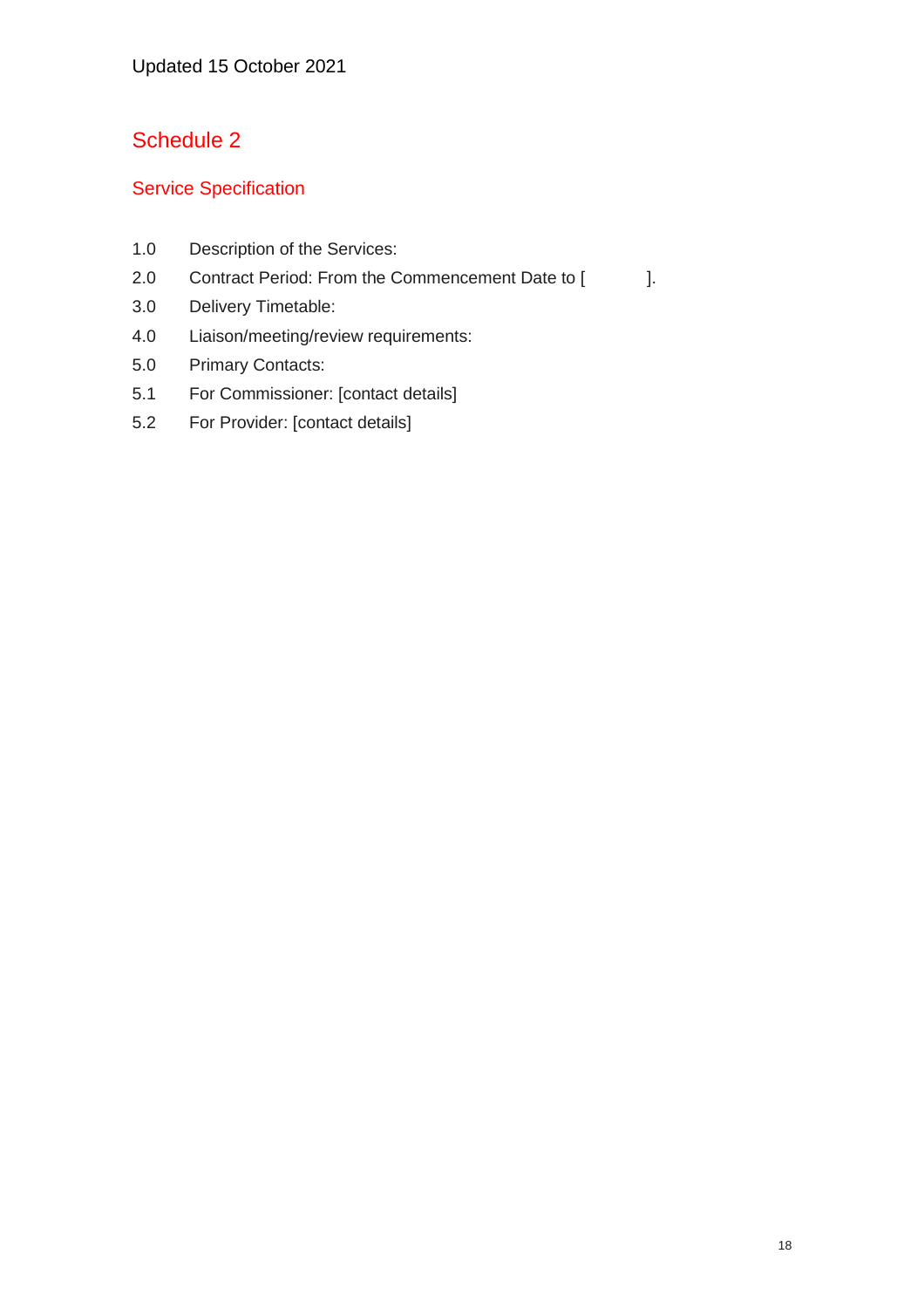#### <span id="page-18-0"></span>Price and Payment Provisions

- 1.0 **Price** (inclusive of expenses and disbursements, as well as VAT): £[ ].
- 1.1 The Commissioner is not able to recover VAT and as such VAT charged is a direct cost. Any change to the VAT rate after the time of signing cannot affect the price without the prior agreement of Commissioner

#### **2.0 Payment Provisions:**

- 2.1 Payment will be made against proper invoices issued in accordance with the final agreed budget (attach as an Appendix if appropriate) and the payment schedule in 2.7 below, subject to the applicable conditions and upon the applicable triggers.
- 2.2 Payment shall be made within 30 days of receipt of invoice.
- 2.3 Payment shall be made by BACS. Please ensure all invoices include bank details and an email address for the remittance to be sent to.
- 2.4 Payment queries should quote the unique contract reference and date and be addressed to: [finance.enquiries@health.org.uk](mailto:finance.enquiries@health.org.uk)
- 2.5 The Price may only be varied by written agreement between the Provider and the Commissioner.
- 2.6 If any additional payments (such as expenses) are agreed in writing, they must be included as an additional item in the invoice relating to the period in which the expenses were incurred and supported by reasonable evidence of having been properly incurred.

| <b>Invoice Date</b> | Amount | Conditions and triggers<br>for payment |
|---------------------|--------|----------------------------------------|
| mm/yyyy             | £      | Contingent on                          |
| mm/yyyy             | £      | Contingent on                          |
| mm/yyyy             | £      | Contingent on                          |
| <b>Total</b>        | £      |                                        |

2.7 Invoice date(s)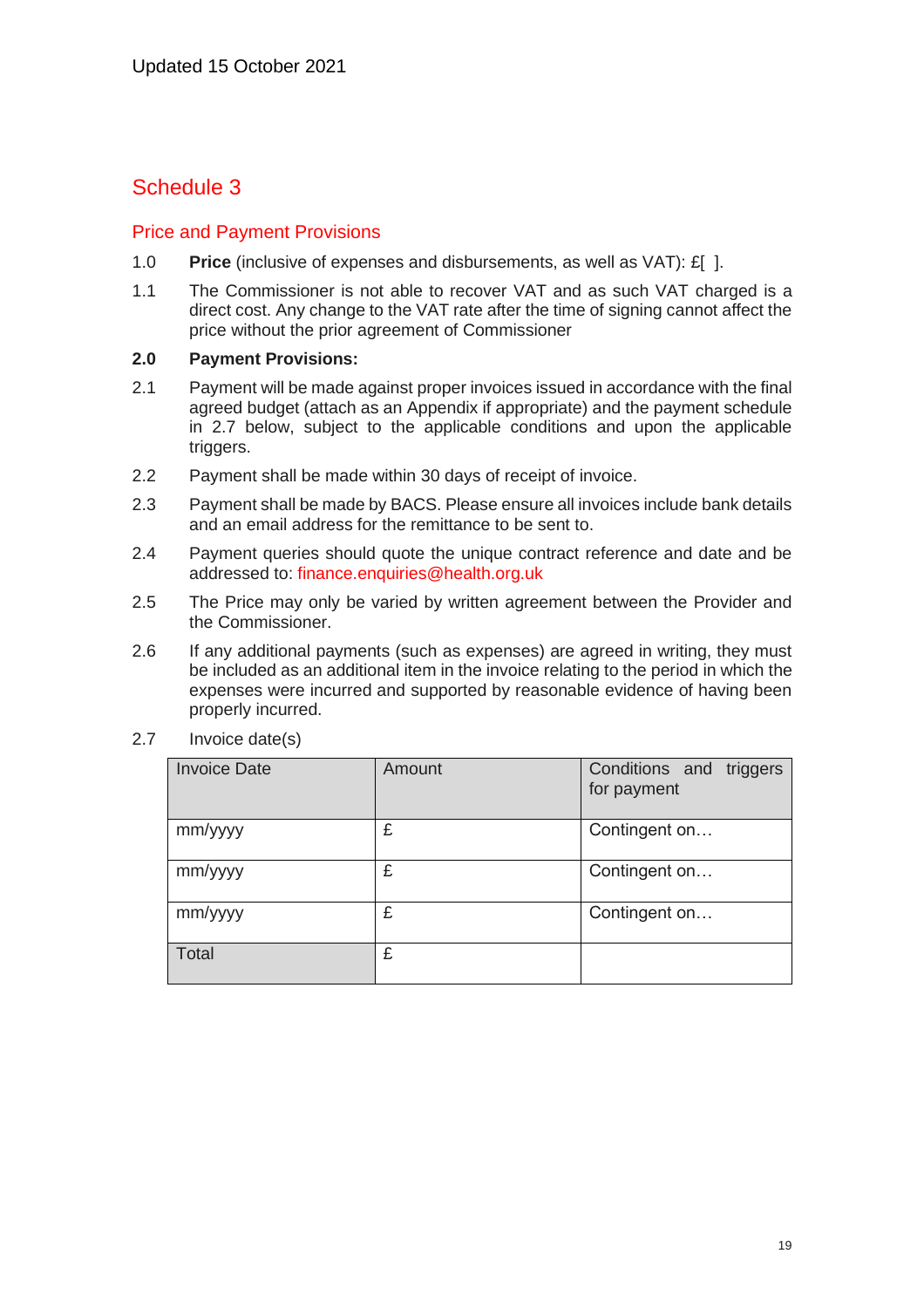#### <span id="page-19-0"></span>Dispute Resolution

- 1.0 Both parties shall do their upmost to attempt to resolve any dispute arising out of or in relation to this Contract through informal and good faith negotiations between the Primary Contacts (or such other persons who have the authority to settle the dispute in relation to this Contract).
- 2.0 If any dispute has not been resolved by the Primary Contacts within 10 Working Days, the matter shall be referred to be resolved by direct liaison between more senior officers representing both parties.
- 3.0 If any dispute has not been resolved by such senior officers within a further 10 Working Days, the matter may be referred at the option of either party within a further 10 Working days, to mediation in accordance with the Model Mediation Procedure for the time being of the Centre for Effective Dispute Resolution [\(www.cedr.com\)](http://www.cedr.com/).
- 4.0 If a dispute is referred to the Centre for Effective Dispute Resolution the parties shall engage with the Model Mediation Procedure in good faith and neither party shall start legal proceedings until such procedure is complete.
- 5.0 The parties shall pay their own costs in relation to mediation, subject to any determination of the mediator formally requested by either party as part of the applicable mediation procedure.
- 6.0 If the parties remain unable to settle the dispute by following the applicable mediation procedure, the dispute shall be finally resolved by the courts of England and Wales in accordance with clause 19.10 of this Contract, or such other means as the parties may mutually agree.
- 7.0 This Schedule shall not apply after a notice of termination has been duly served.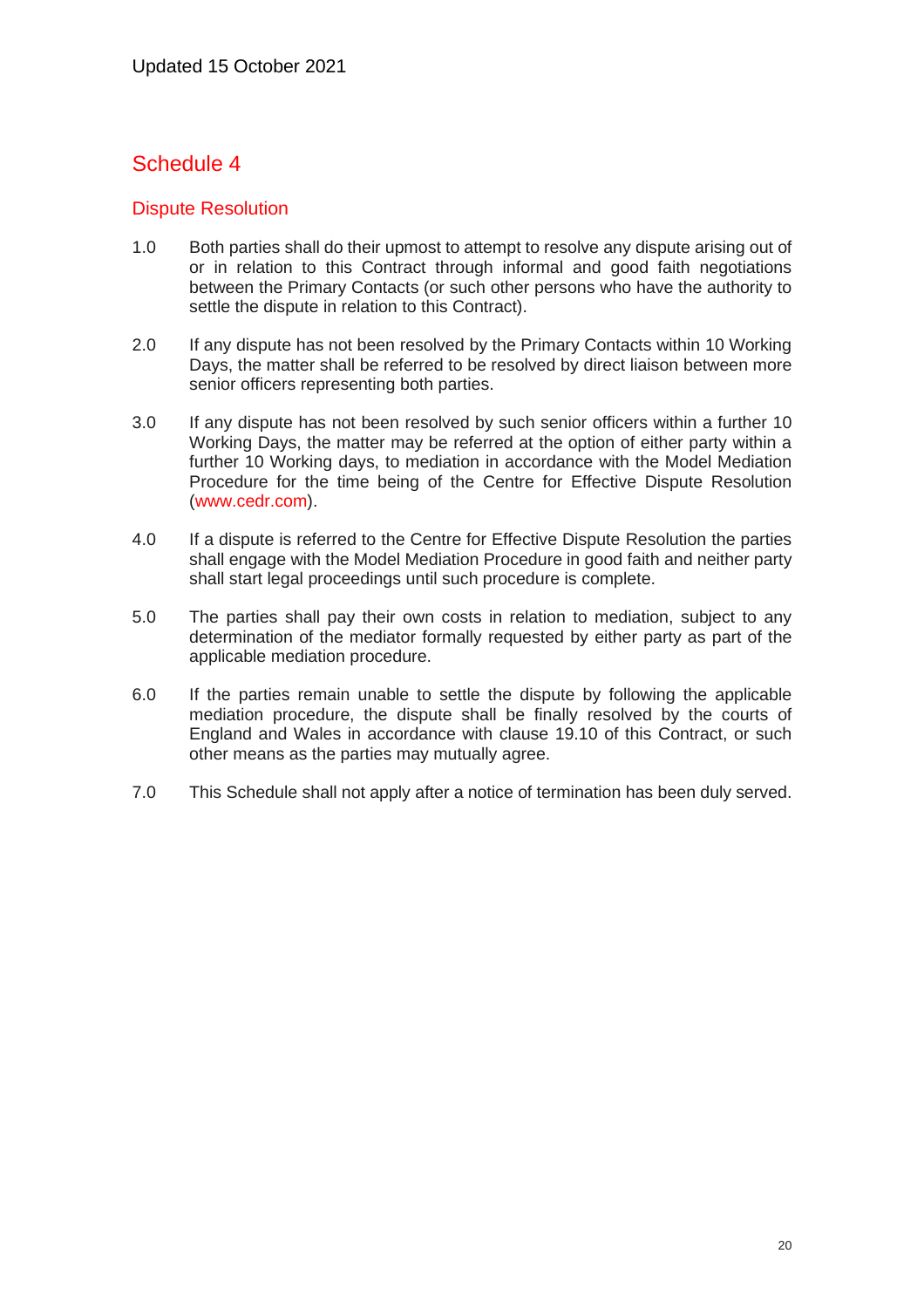## <span id="page-20-0"></span>Intellectual Property Rights

| schedule | <b>Name of Description</b>                                             |  |
|----------|------------------------------------------------------------------------|--|
| IPR(a)   | We own; they do not have licence to   LINK<br>use (but can request it) |  |
|          |                                                                        |  |

## <span id="page-20-1"></span>Schedule 6

Communications and Branding

| Name of Description<br>schedule |                                                                                   |  |
|---------------------------------|-----------------------------------------------------------------------------------|--|
|                                 | <b>Comms &amp;</b> For all grant contracts where we are commissioning <b>LINK</b> |  |
| branding                        | research                                                                          |  |
| (b)                             |                                                                                   |  |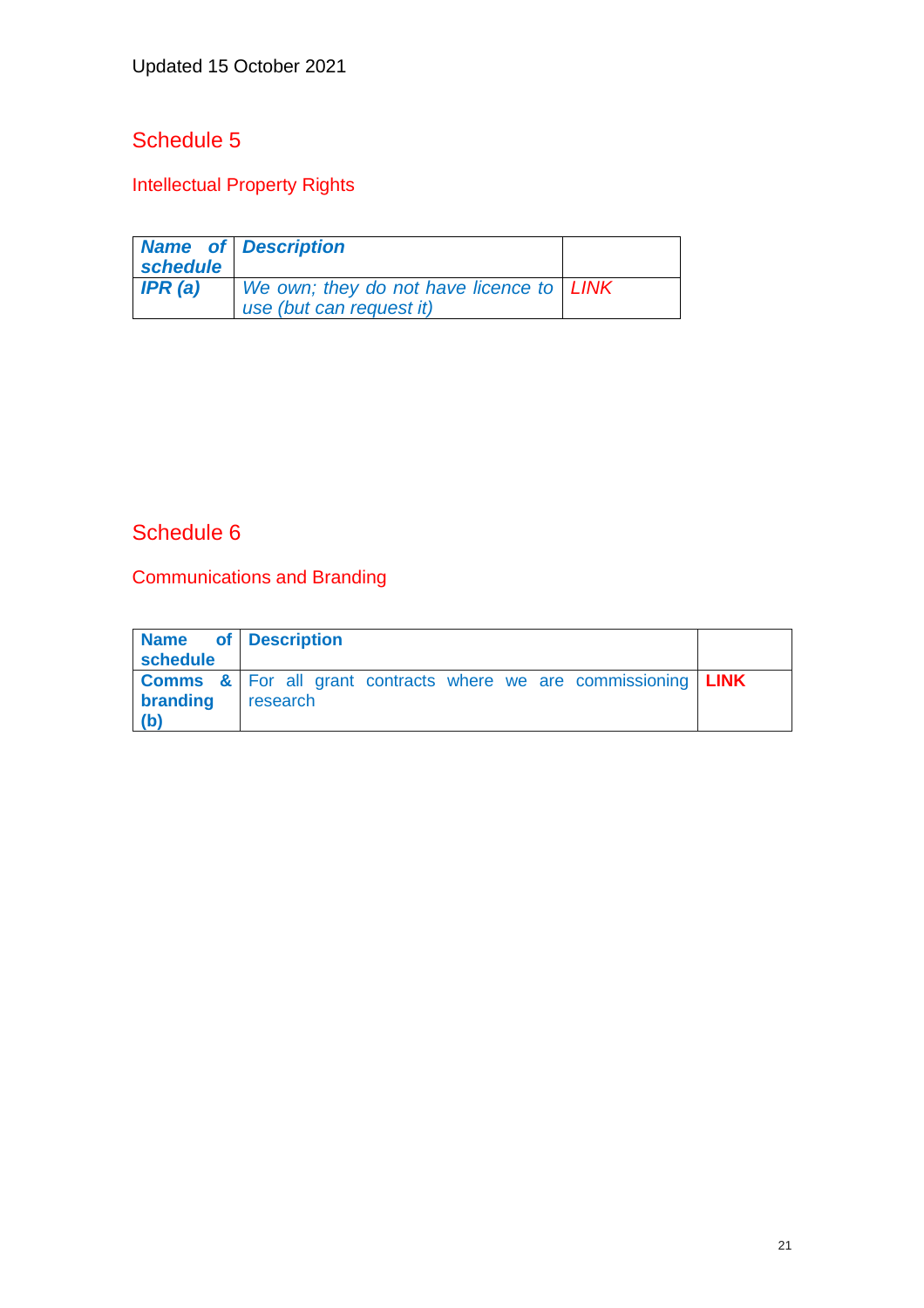#### <span id="page-21-0"></span>Use of Secure Data Environment (SDE)

- 1. Only Approved Users will be granted access to Information Assets held within The Health Foundation's Secure Data Environment (SDE) for the purpose of this Project.
- 2. Information Assets include special categories of personal data as described by the UK General Data Protection Regulation (UKGDPR) 4(1) and the Data Protection Act (DPA) 2018 s.3(2), concerning data that relate to an identified or identifiable natural person.
- 3. An Approved User is an individual who can meet the following criteria:
	- Has completed the SDE Training, and if necessary, the annual refresher course;
	- Has signed the SDE Non-Disclosure Agreement
	- Has read and signed the Terms and Conditions of Use pertaining to the SDE
	- Has completed The Health Foundation's Conflict of Interest declaration
- 4. It is the joint responsibility of The Health Foundation's Data Manager and the signatory of this Agreement to ensure that these criteria are met before access to the SDE commences.
- 5. The Provider will also ensure that any breach of this Agreement will be communicated to The Health Foundation, and that appropriate disciplinary action will be taken towards their employees and sub-contractors in the case of a serious breach.
- 6. The User will be subject to the schedule of the Data Protection Act 2018 and the General Data Protection Regulation, in addition to other legislation relevant to accessing Health and Social Care data. This will be explained at the SDE Training course.
- 7. The Approved User may act either as a Data Processor or as a Data Controller. This will depend on the nature of the Project undertaken.
- 8. The Data Protection Act 2018 and the UK General Data Protection Regulation (UKGDPR) affect the processing of personal data in connection with existing and new agreements and mandates that the processing of such personal data is governed by a written contract.
- 9. The parties hereby agree to the following terms:
	- 9.1 Access to the Information Assets is being provided for the statistical and analytical purposes as outlined in the relevant Data Sharing Agreement (exchanged between the Foundation and relevant Data Suppliers). Access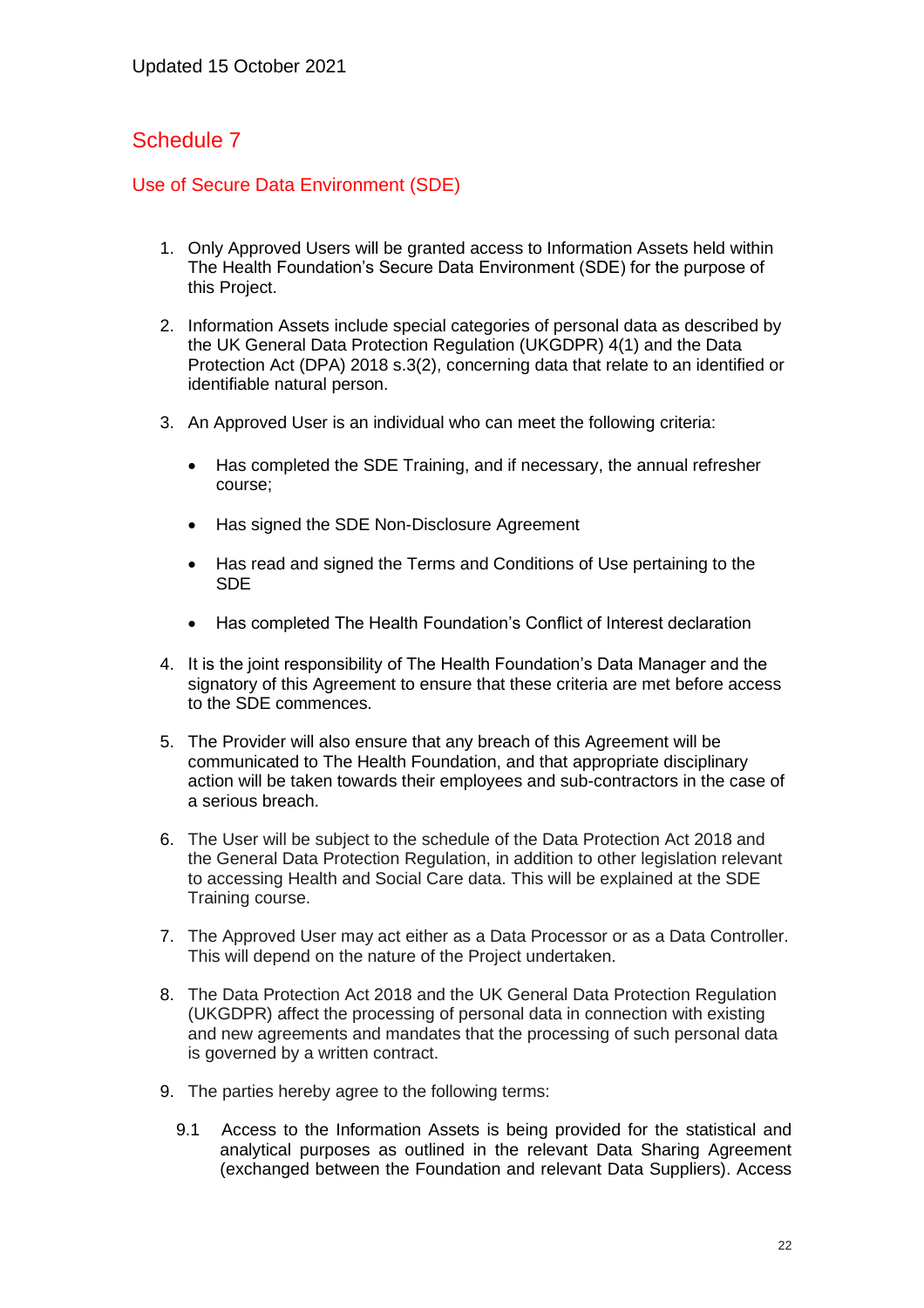to Information Assets shall not be used for any other purpose without the prior written consent of The Health Foundation, and where necessary, the Data Supplier.

- 9.2 The Approved User shall not disclose nor compromise any of Information Assets that they access in the course of their use of the SDE.
- 9.3 The User shall not attempt to link Information Assets to any other files in order to relate the particulars to any identifiable individual person, unless such data linkage exercise has been explicitly approved at the time of the project application or approved subsequently as part of an amendment submitted to the Data Supplier or their delegated decision-making body.
- 9.4 The User will cite the source of the data they have used for their statistical purposes in any publications or outputs publicly distributed.
- 9.5 The Health Foundation reserves the right to monitor, record and audit, or to request a written report from the User regarding their use, and activities relating to the use, of the Information Assets during the Period of Use.
- 9.6 Any data security events must be reported immediately to the Data Manager in the first instance; or else, the SDE Management Group. The Approved User agrees to co-operate with any subsequent investigation which may be warranted.
- 9.7 The Information Assets accessed by the User remains the property of the Data Supplier.
- 9.8 Any outputs to be removed from the SDE must first be screened by staff at The Health Foundation to ensure that the risk of any Data Subject being reidentified, and/or any confidential information being released, is minimised. This is a process known as Statistical Disclosure Control (SDC). Approved Users are responsible for applying SDC concepts as advised by The Health Foundation staff as part of the SDE Training. The final decision to release an output remains with The Health Foundation and not the User or the User Organisation.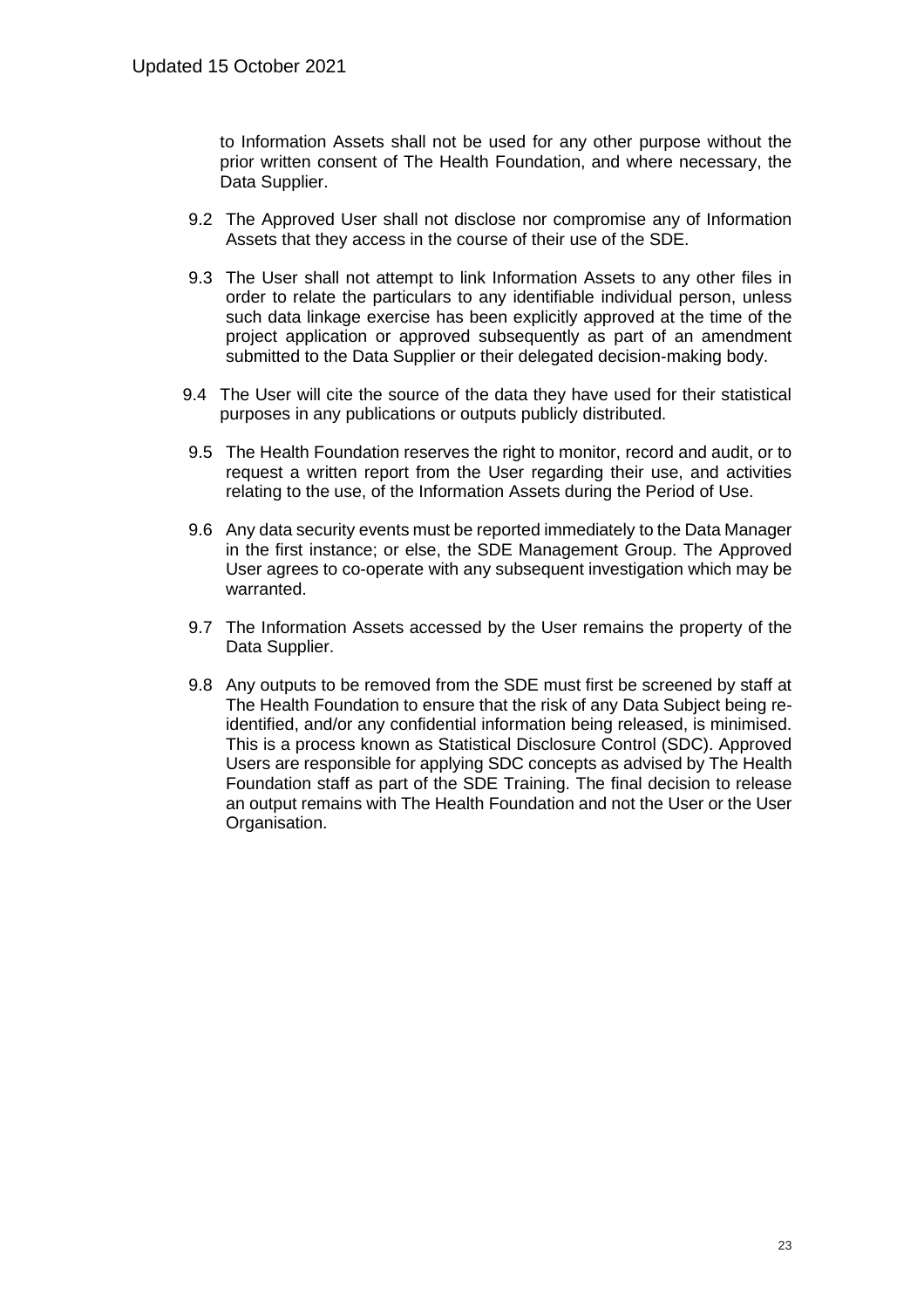#### <span id="page-23-0"></span>Data Processing agreement

*This version of Schedule 8 is a data processing agreement. This assumes that the other party is a processor and not a controller. Sometimes the other party will have its own data processing agreement - normally major companies. We are content to use these instead, subject to them being reviewed by the Data Protection Officer via [dpo@health.org.uk](mailto:dpo@health.org.uk)*

The parties hereby agree to the following terms:

- **Definitions.** In this agreement the terms "process", "processing", "controller", "processor" "data subject", "personal data breach" and "personal data" shall have the meanings given to them in the UKGDPR and "Personal Data" shall mean any personal data processed by the Processor in order to provide the Services under the Contract;
- **Interaction with Contract.** This agreement is supplemental to the Contract and is intended to ensure that the Commissioner meets its legal obligation to ensure that the Provider processes the Personal Data on its behalf in accordance with the Controller's obligations under the Data Protection Legislation. To the extent there is any conflict or inconsistency between any provision of the Contract and any provision of this agreement, the provisions of this agreement shall prevail.
- **Processing of Personal Data.** The Commissioner is the Controller and the Provider is the Processor of any Personal Data The Provider (hereafter "**the Processor**") shall process the Personal Data only on the documented instructions of the Commissioner (hereafter "**the Controller**") in accordance with the Contract and this agreement save that the Processor may process Personal Data when required to do so by EU, Member State or UK law which applies to the Processor but, in such circumstances, the Processor must notify the Controller unless prohibited by law on important grounds of public interest. The Processor shall promptly inform the Controller if it reasonably believes that an instruction from the Controller infringes Data Protection Legislation or other EU, Member State or UK law.
- **Confidentiality and Security Measures.** The Processor shall ensure that all personnel processing Personal Data have committed to process such Personal Data in confidence. Consistent with good practice the Processor is required to implement and maintain appropriate technical safeguards to protect any such Personal Data, including, where appropriate, by:
	- the pseudonymisation and encryption of Personal Data;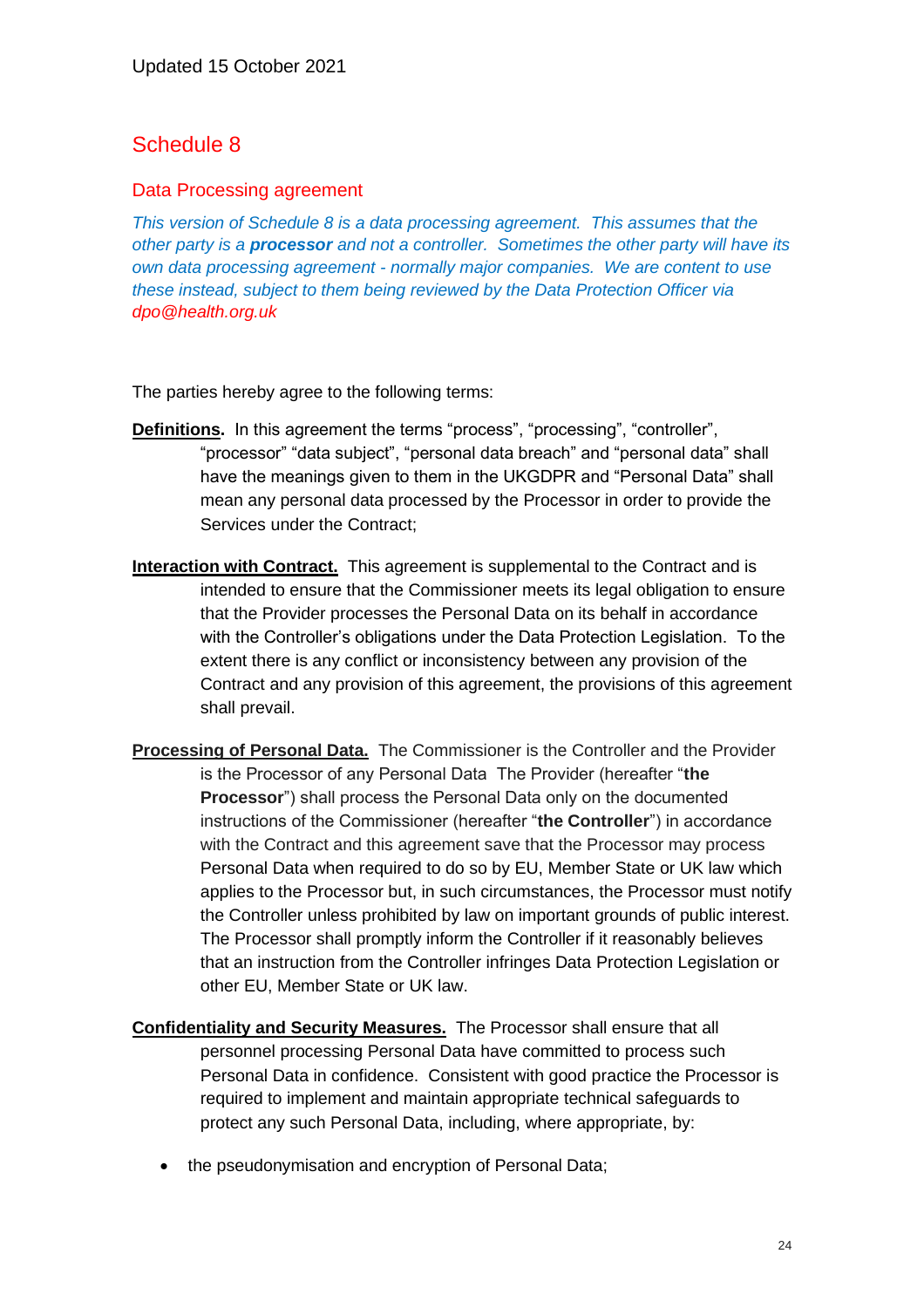- ensuring ongoing confidentiality, integrity, availability and resilience of processing systems and services;
- restoring the availability and access to Personal Data in the event of a physical or technical incident; and
- regularly testing, assessing and evaluating the effectiveness of technical and organisational measures for ensuring security of the processing.

Upon request the Processor shall make available to the Controller any information deemed reasonable to demonstrate compliance with the Data Protection Legislation and sufficient information to demonstrate that the appropriate technical and organisational security measures have been implemented.

- **Personal Data Breach.** The Processor shall inform the Controller immediately and in any event within 24 hours of becoming aware of any actual or suspected personal data breaches in order that the Controller can comply with its obligations to inform the Information Commissioners Office (ICO) within 72 hours of the Controller becoming aware of the breach. The email address [dpo@health.org.uk](mailto:dpo@health.org.uk) should be used to inform the Controller of any actual or suspected personal data breaches.
- **Third Parties.** If the Controller has agreed to the Processor sub-contracting under clause 15.3 of this Contract, then the Processor shall not sub-contract any or all of the data processing to any third party (i) without verifying that the subcontractor will provide sufficient guarantees to protect the Personal Data, (ii) without the prior written consent of the Controller, (iii) without ensuring that any third party to which it sub-contracts any processing has entered into a written contract with the Processor which contains obligations which comply with the Data Protection Legislation and are no less onerous than the Processor's obligations under this agreement, and (iv) the contract is governed by EU or UK law. The Processor shall remain fully liable for the performance of the obligations of such third parties.

#### **Data Subject Rights.**

The Processor shall ensure that it protects the rights of data subjects under the Data Protection Legislation.

> The Processor must provide all necessary assistance to the Controller on receipt of and in response to any requests from individuals to exercise any of their rights under Articles 15-22 of the UKGDPR either that it receives or the Controller receives. The legal timeframe to respond to a request to access a data subject's personal data is 30 days. The Processor will therefore be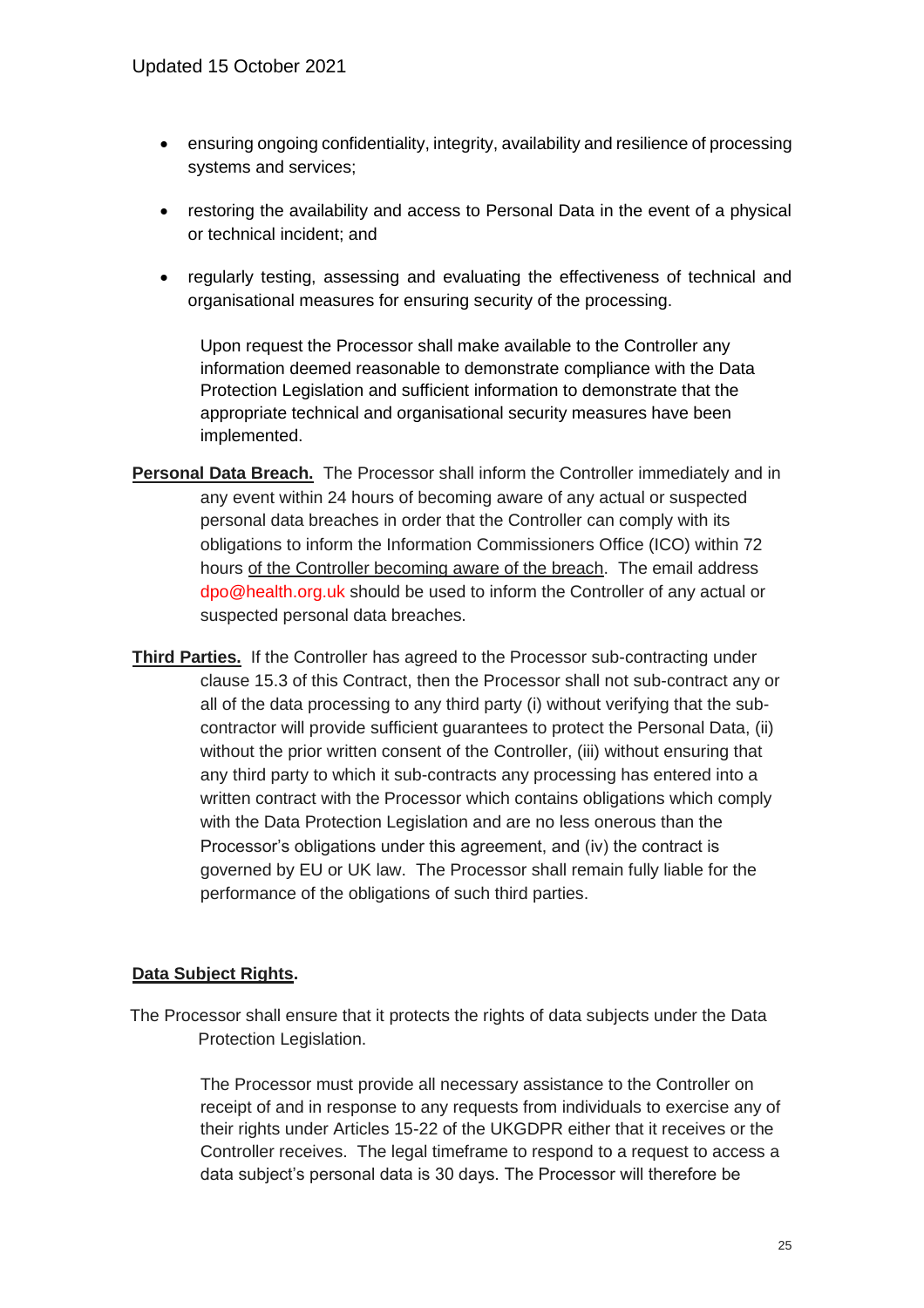required to respond to the requests of the Controller in order that the timetable may be met.

- **Cross-Border Transfers from the UK/ European Union.** The Processor will not use any services that require Personal Data to be held or processed outside of the UK or the European Union, unless this has been specifically agreed in writing with the Controller (on the conditions that the Controller may reasonably specify).
- **Post-Termination.** Upon termination of this Contract, the Processor shall return or securely destroy all Personal Data unless required by law or expressly justified in writing to the Controller.
- **Further assistance.** Taking into account the nature of processing and the information available to the Processor, the Processor shall assist the Controller to:
	- ensure the security of Personal Data, in accordance with Article 28(3)(f) UKGDPR;
	- notify any personal data breaches to affected data subjects and the data protection authority;
	- assist with any data protection impact assessments; and
	- assist with any consultations required with the data protection authority.
- **Audit.** The Processor shall make available to the Controller all information necessary for the Processor to demonstrate compliance with this Schedule and shall contribute to audits, including inspections, conducted by the Controller or another auditor appointed by the Controller as required under Article 28(3)(h) UKGDPR.
- **Particulars of Processing.** The parties confirm that the particulars of processing are as set out in the Appendix to this Agreement.

#### **Appendix**

| <b>Component</b>    | <b>Information</b>                                                                                    | <b>Response</b> |
|---------------------|-------------------------------------------------------------------------------------------------------|-----------------|
| <b>Data Subject</b> | In the following section document what type of data is being<br>processed?                            |                 |
| Data Subject        | Please document the types<br>of people whose data we are<br>processing (e.g. employees,<br>customers) |                 |

**Specific Processing Details**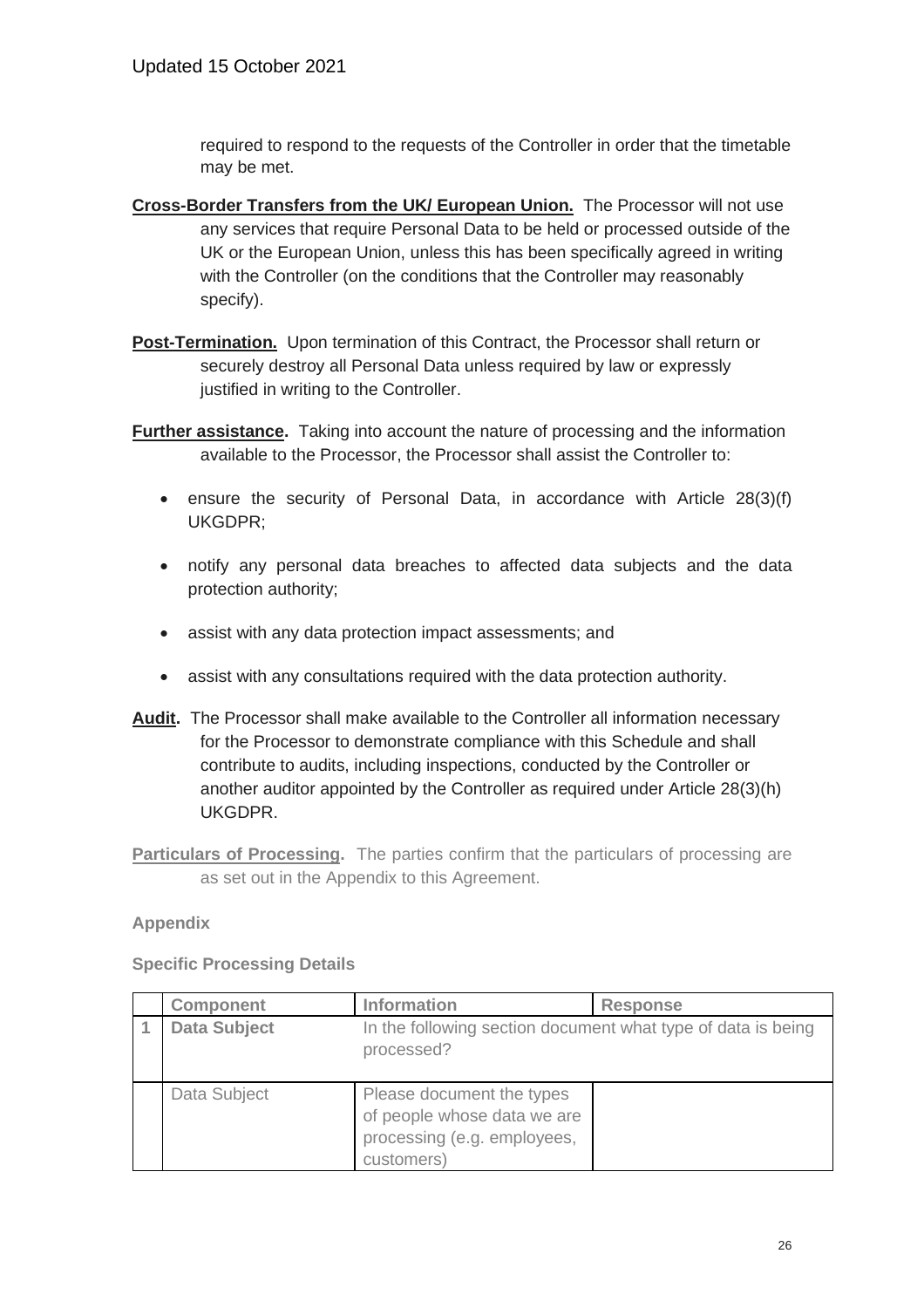|                | Data Categories             | Please document the                                           |  |
|----------------|-----------------------------|---------------------------------------------------------------|--|
|                |                             | categories of personal data                                   |  |
|                |                             | such as business contact                                      |  |
|                |                             | details, bank details, home                                   |  |
|                |                             | address and phone number                                      |  |
|                | Special Categories of       | Please document any                                           |  |
|                | data                        | special categories of data                                    |  |
|                |                             | being processed such as                                       |  |
|                |                             | medical or health                                             |  |
|                |                             | information, race or ethnicity                                |  |
|                |                             |                                                               |  |
| $\overline{2}$ | <b>Purpose</b>              | In this section document the purpose the data is being        |  |
|                |                             | processed                                                     |  |
|                |                             |                                                               |  |
|                | What is the purpose or      | Please document the                                           |  |
|                | purposes of                 | purpose for which the data is                                 |  |
|                | processing the data         | being processed and include                                   |  |
|                |                             | the benefits of the                                           |  |
|                |                             | processing                                                    |  |
|                | What is the legal basis     | Please document the legal                                     |  |
|                | under which we are          | basis under which the data is                                 |  |
|                | processing the data         | being processed                                               |  |
| 3              | How is the                  | Please document how the information will be shared            |  |
|                | information shared          | between the parties                                           |  |
|                | Methods of exchange         | Please document what tools                                    |  |
|                |                             | or methods are used to                                        |  |
|                |                             | transfer the data e.g. file                                   |  |
|                |                             | transfer, email etc.                                          |  |
|                | Security of exchange        | Please detail any specific                                    |  |
|                |                             | security measures applied to                                  |  |
|                |                             | the method of transfer e.g.                                   |  |
|                |                             |                                                               |  |
|                |                             | example are emails                                            |  |
|                |                             | encrypted                                                     |  |
| 4              | <b>Named</b>                | Please enter the contact details of the individuals from each |  |
|                | representative              | party who are responsible for the safety and security of the  |  |
|                |                             | data                                                          |  |
|                |                             |                                                               |  |
|                |                             |                                                               |  |
|                | Commissioner                | Name, Job Title, Address,                                     |  |
|                |                             | <b>Email and Phone Number</b>                                 |  |
|                | Provider                    | Name, Job Title, Address,                                     |  |
|                |                             | <b>Email and Phone Number</b>                                 |  |
| 5              | <b>Security Measures</b>    | What security measures must be in place at all parties to     |  |
|                |                             | ensure the protection of the data. This must document any     |  |
|                |                             | particular specific requirements established to enable the    |  |
|                |                             | secure sharing and use of data                                |  |
|                | <b>Information Security</b> | Document any general                                          |  |
|                | Policy                      | security standards adhered                                    |  |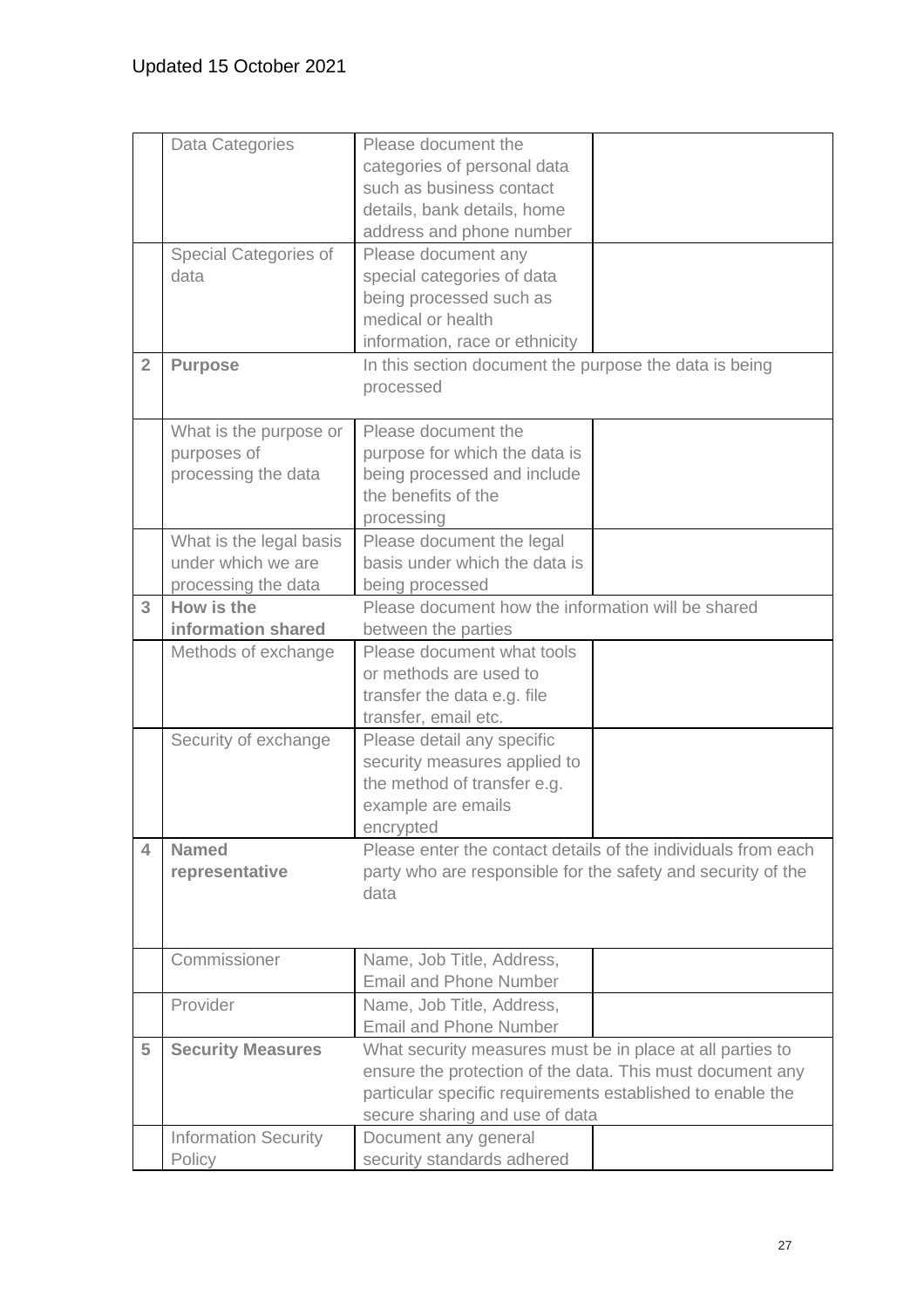|                |                        | to and what security policies                                   |  |
|----------------|------------------------|-----------------------------------------------------------------|--|
|                |                        | each party has in place                                         |  |
|                | Additional security    | Document any specific                                           |  |
|                | measures               | security requirements                                           |  |
|                |                        | required to enable the                                          |  |
|                |                        | sharing of the data                                             |  |
| 6              | <b>Data Governance</b> | Each party shall make reasonable efforts to ensure the data     |  |
|                |                        | provided is up to date, accurate and relevant                   |  |
|                |                        |                                                                 |  |
|                |                        |                                                                 |  |
|                | Data Accuracy          | Document any measures                                           |  |
|                |                        | required to ensure and                                          |  |
|                |                        | maintain data accuracy                                          |  |
|                | Data Retention and     | Document whether there are                                      |  |
|                | <b>Deletion</b>        | specific retention                                              |  |
|                |                        | requirements in place for the                                   |  |
|                |                        | data that is shared (e.g.                                       |  |
|                |                        | disposed after the end of a                                     |  |
|                |                        | project) or whether the                                         |  |
|                |                        | controllers rely on their own                                   |  |
|                |                        | retention schedules                                             |  |
| $\overline{7}$ | <b>Data Transfer</b>   | If either party requires the transfer of data outside of the EU |  |
|                | outside of the EU      | the following will need to be completed                         |  |
|                | Legal basis for data   | Document the legal basis                                        |  |
|                | transfer               | under which the data will be                                    |  |
|                |                        | transferred overseas                                            |  |
|                | Additional protections | Document any additional                                         |  |
|                |                        | measures in place to ensure                                     |  |
|                |                        | the secure processing of                                        |  |
|                |                        | data outside of the EU                                          |  |
| 8              | <b>Sub-processors</b>  | Document any sub-processors used in the Data Processing         |  |
|                |                        |                                                                 |  |
|                | Sub-processor          | List the sub-processors                                         |  |
|                |                        |                                                                 |  |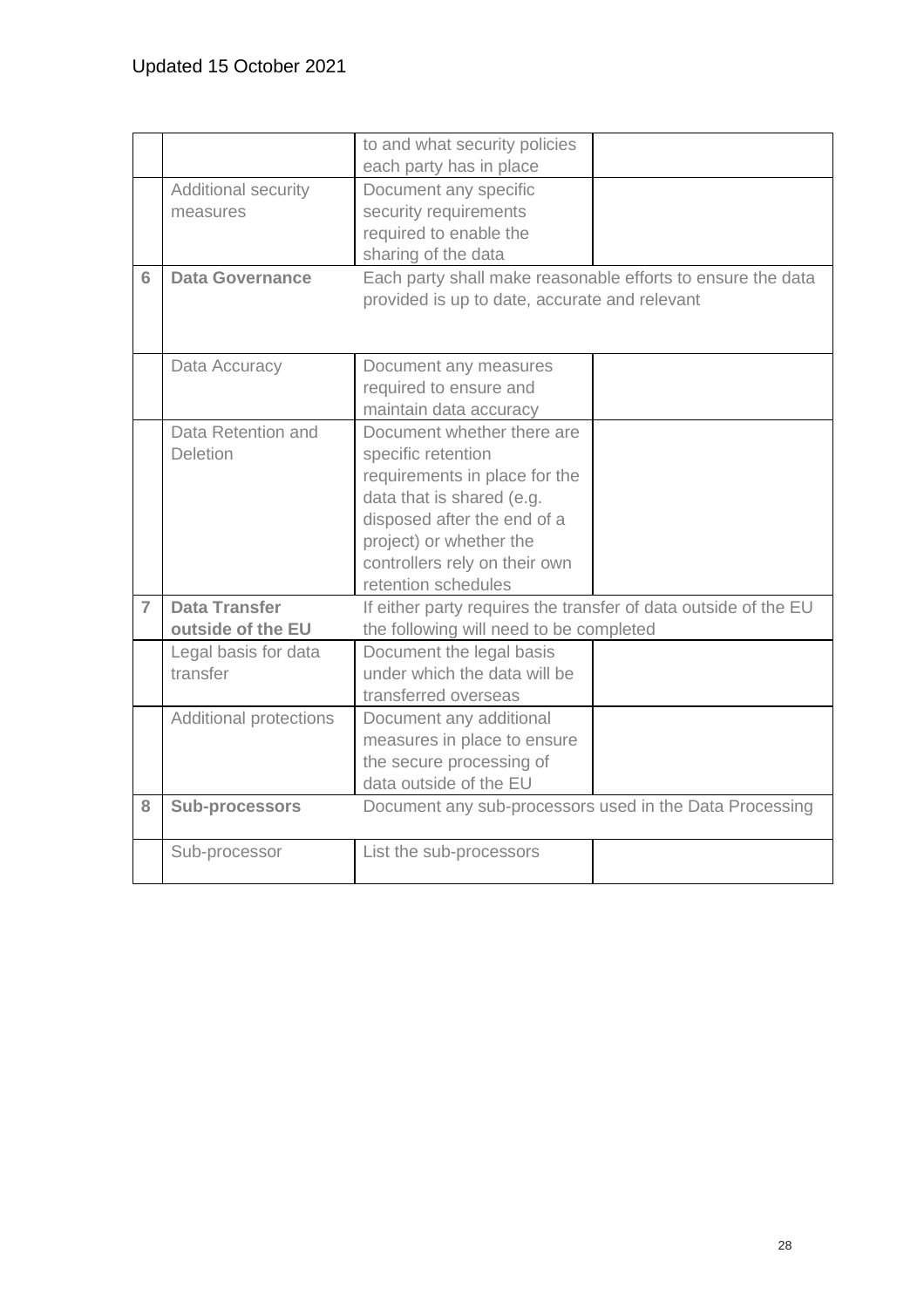Updated 15 October 2021